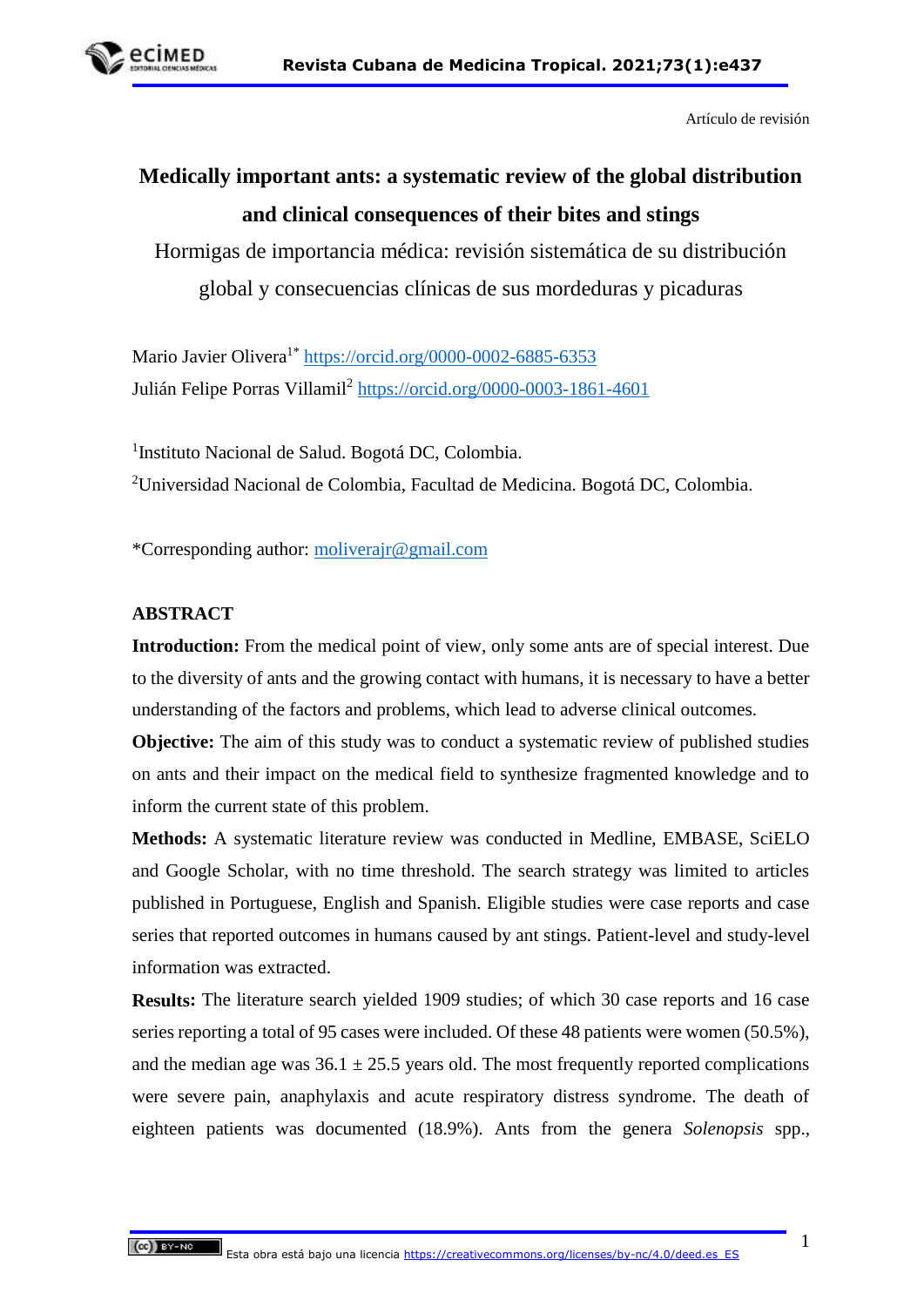*Myrmecia* sp*., Paraponera clavata, Pachycondyla sennaarensis, Myrmecia rubra* caused most of the accidents

**Conclusions:** Severe allergic reactions caused by ants are a rare event, however, mortality can be high. An increase of ant related accidents is expected, a quick diagnosis and treatment is necessary to avoid fatalities.

**Keywords:** ants; Formicidae; humans; allergy; bites and stings.

#### **RESUMEN**

**Introducción:** Desde el punto de vista médico, solo algunas hormigas son de especial interés. Debido a la diversidad de hormigas y al creciente contacto con humanos, es necesario comprender mejor los factores y problemas que conducen a resultados clínicos adversos.

**Objetivo:** Realizar una revisión sistemática de estudios publicados sobre las hormigas y su impacto en el campo médico para sintetizar conocimientos fragmentados e informar sobre el estado actual del problema.

**Métodos:** Se realizó una revisión bibliográfica sistemática en Medline, EMBASE, SciELO y Google Scholar, sin límite de tiempo. La estrategia de búsqueda se limitó a artículos publicados en portugués, inglés y español. Se seleccionaron informes y series de casos sobre consecuencias de las picaduras de hormigas en humanos. Se extrajo información a nivel de paciente y a nivel de estudio.

**Resultados:** La búsqueda bibliográfica obtuvo 1 909 estudios, de los cuales se seleccionaron 30 informes y 16 series sobre un total de 95 casos. De estos, 48 pacientes eran mujeres (50,5 %) y la media de edad era  $36.1 \pm 25.5$  años. Las complicaciones más frecuentes fueron dolor intenso, anafilaxia y síndrome de dificultad respiratoria aguda. Se documentó la muerte de 18 pacientes (18,9 %). Hormigas de los géneros *Solenopsis* spp., *Myrmecia* sp., *Paraponera clavata*, *Pachycondyla sennaarensis* y *Myrmecia rubra* causaron la mayoría de los accidentes.

**Conclusiones:** Las reacciones alérgicas graves provocadas por hormigas son un evento raro; sin embargo, la mortalidad puede ser alta. Se espera un incremento de los accidentes relacionados con las hormigas. Se requiere un diagnóstico y tratamiento rápidos para evitar muertes.

Palabras clave: hormigas; Formicidae; humanos; alergias; mordeduras y picaduras.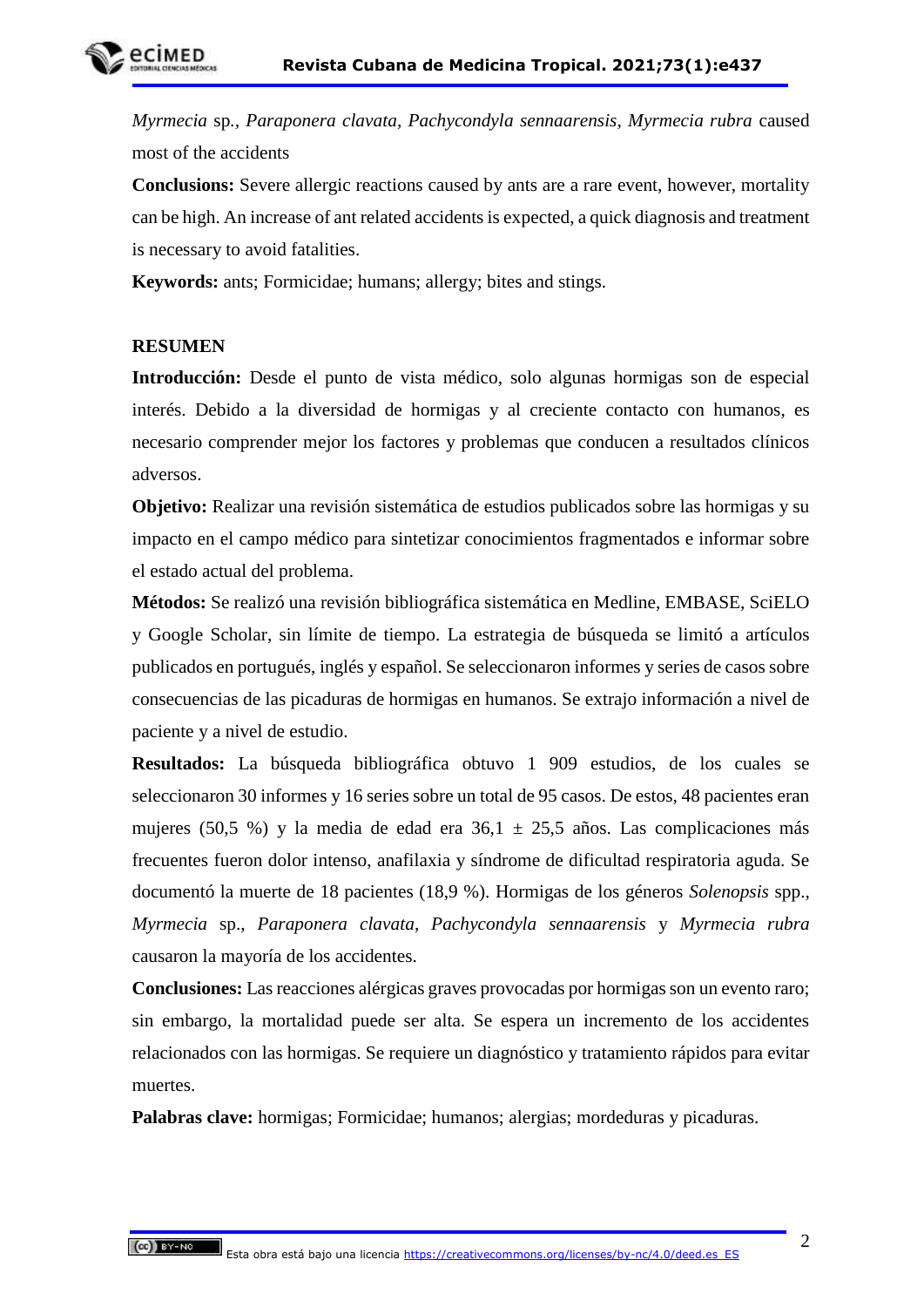Received: 18/02/2019 Accepted: 19/12/2020

# **Introduction**

Ants are insects that belong to the Order Hymenoptera (with over  $150\,000$  species)<sup>(1)</sup> which include wasps, hornets and bees; ants are one of the most common insect families,<sup>(2)</sup> they belong to the superfamily Formicoidea with currently more than 12 500 species in 290 genera being described.(3) This insects are characterized by having a wide distribution, and an incredible species richness and abundance,  $^{(4)}$  and are one of the best adapted organisms to urban life and hostile environmental conditions<sup> $(5,6)$ </sup> and can cause a wide array of clinical conditions.(7) Subfamilies Ponerinae, Dorylinae and Myrmiciinae are important to medical and veterinary dermatology. $(8)$  Due to their inherent diversity the members of this superfamily generate a diverse assemble of injuries from mechanical damage to envenomation to systemic manifestations.<sup>(9)</sup>

The ants that can cause systemic reactions have been found around the world, for example Fire Ants, have been found in Asia, Australia and throughout the American continent;  $(10)$ showing the importance of this types of ants in the medical field.<sup>(11)</sup> Being this the case, physicians must be aware of the management of the different medical conditions that can be produce after a bite or sting, which in severe allergic reactions, includes the use of intramuscular epinephrine in the lateral aspect of the thigh (*Vastus lateralis*),<sup>(12)</sup> as well as the use of antihistamines and corticosteroids.<sup>(13)</sup> One important aspect is that approximately 1% of children and 3% of adults are allergic to Hymenoptera stings, many without history of a sting reaction.  $(14)$ 

On the other hand, ants can serve as mechanical vectors carrying potentially serious pathogens, possibly having an impact on hospital infections,(15) circumstance that is increasingly important<sup> $(16)$ </sup> as more ants are being identified as carriers.<sup> $(17)$ </sup> On the other hand, ants appear to have beneficial properties. For example there is evidence that ant venom has anti-cancer properties,<sup>(18)</sup> are important in the control of pests in certain settings<sup>(19)</sup> and are able to distinguish between Diabetes Mellitus and Diabetes insipidus (ants are attracted to the urine of the former).(20) Also, the use of mandibles of giant ants, such as *Eciton burchellii*, *Eciton hamatum* in America and *Dorylus* sp. in Africa, as a suture method has been documented. $(21,22)$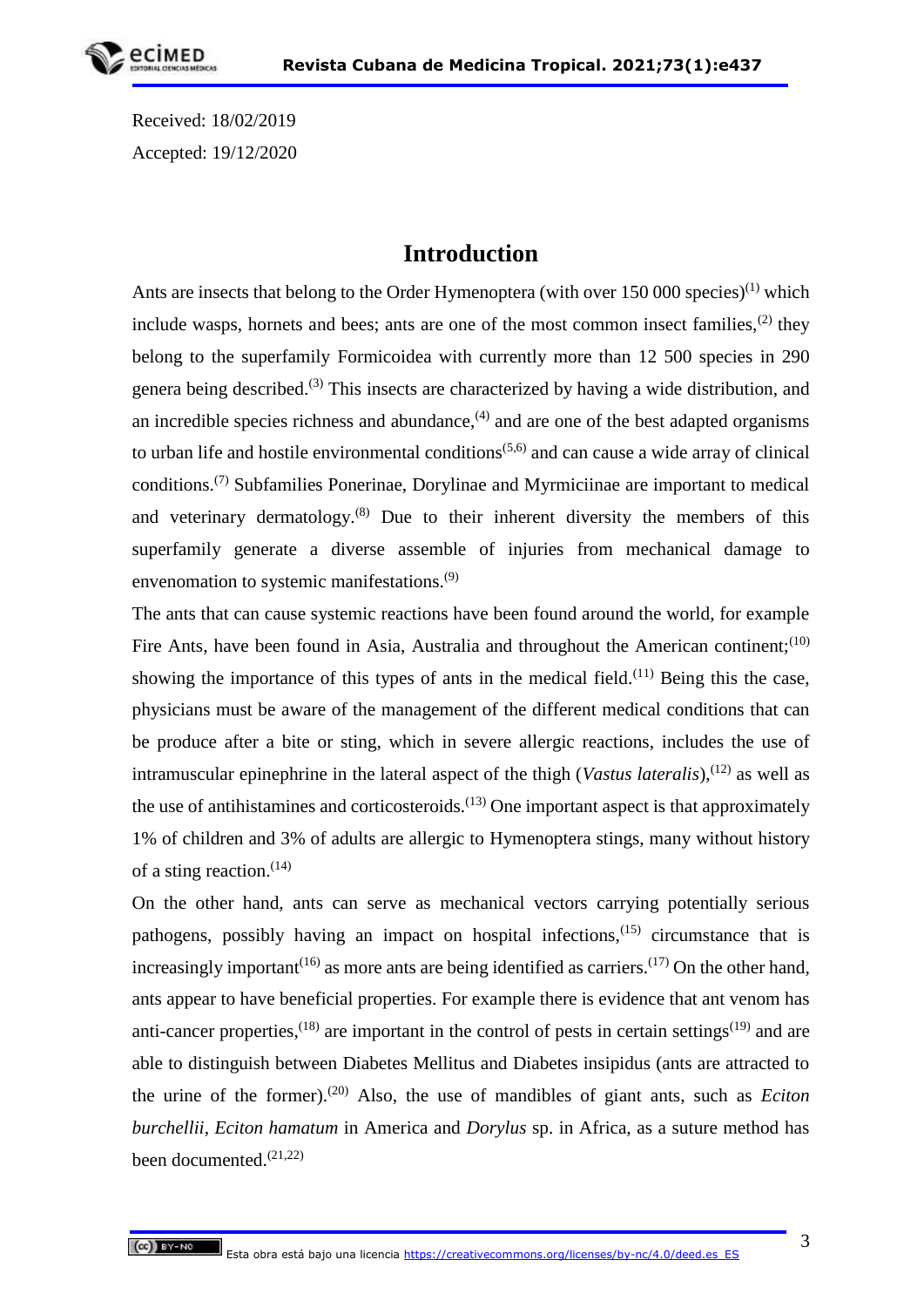Finally, as greenhouse gases accumulate, new areas could be colonized, allowing invasive species to cross the environmental barriers that are being erased by climate change, making contact with such insects more probable and more clinically important.<sup> $(23)$ </sup> Especially in remote locations and rural areas,  $(24)$  which can be a call to use mobile health teams and field epidemiologists to manage an attend these medical problems,  $(25)$  which can be a good strategy. Due to the increasing importance of ants in the medical and veterinary field, due to the climatic changes that humanity will face head on in the following decades and the wide array of clinical conditions and species responsible of such, this study aimed to assess the impact on human health of ant bites/stings, through a systematic review

# **Methods**

## **Search strategies**

Systematic literature searches following the PRISMA strategy were conducted in the following databases: Medline, EMBASE, SciELO and Google scholar. The search strategy combined five search terms related to the impact of ant bites on human health: 1) Ants, 2) Formicidae, 3) Disease, 4) humans and 5) mortality. The search included all publications until July 31, 2018, with no specific start date.

## **Study selection and data extraction**

The studies were eligible for inclusion if they reported cases or series of cases of ant bites and included at least one patient. We defined studies as a case report if they described a single case and as a series of cases if they described more than one patient. Studies that were not published in English, Spanish or Portuguese were excluded. Two reviewers independently screened the search results for inclusion and then extracted all data using a standardized data extraction form. The discrepancies were resolved through discussion until consensus was reached. Information was extracted about the first author, country, year of publication, genus and species of ant, number of patients, age, sex, clinical manifestations and the outcome of death or complete remission.

#### **Statistical analysis**

The data extracted were summarized as means with standard deviation for quantitative variables and as number and percentage for qualitative variables, as appropriate. Comparisons between groups were performed using the chi-square test or Fisher's exact test,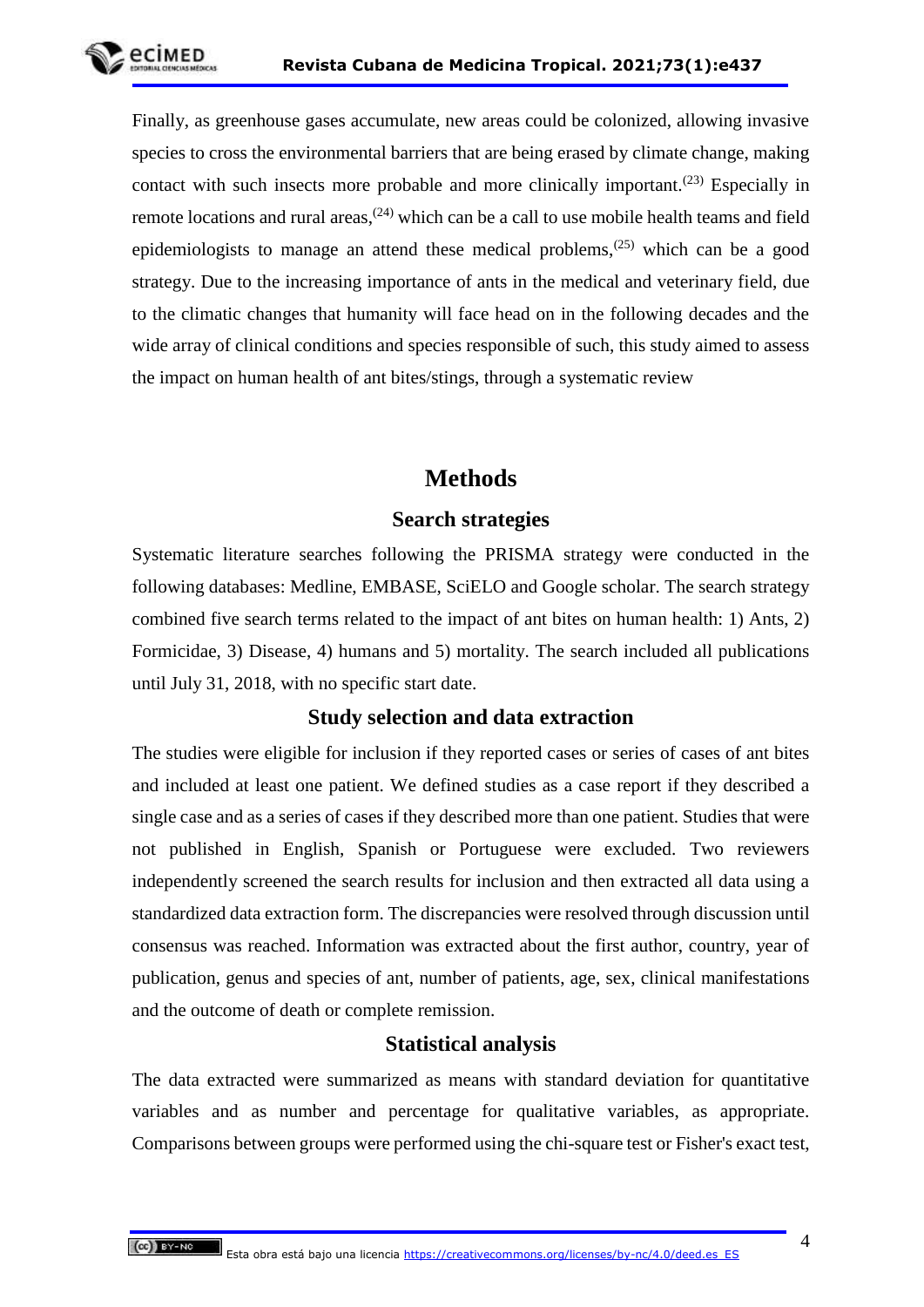depending on the case. All analyses were performed using the statistical package Stata, version 13.0 (Stata Corp LP, College Station, TX, USA).

# **Results**

## **Description of included studies and data obtained**

The systematic literature searches yielded 1909 studies (Fig. 1). Among these, 1453 duplicates were excluded. On screening titles and abstracts for relevance, 220 studies were excluded, giving a total of 236 full texts that were assessed. Of these, 46 studies met the inclusion criteria.



*From:* Moher D, Liberati A, Tetzlaff J, Altman DG. Preferred reporting items for systematic reviews and meta-analyses: the PRISMA statement. PLoS Med 6(7): e1000097. doi.10.1371/journal.pmed.1000097

**Fig. 1** - PRISMA strategy and results.

Of the 46 included studies, 30 case reports and 16 case series reported a total of 95 cases. The 95 cases included in this review had an average age of  $36.1 \pm 25.5$  years old and 48 were women (50.5%). Tables 1 shows some sociodemographic characteristics of the cases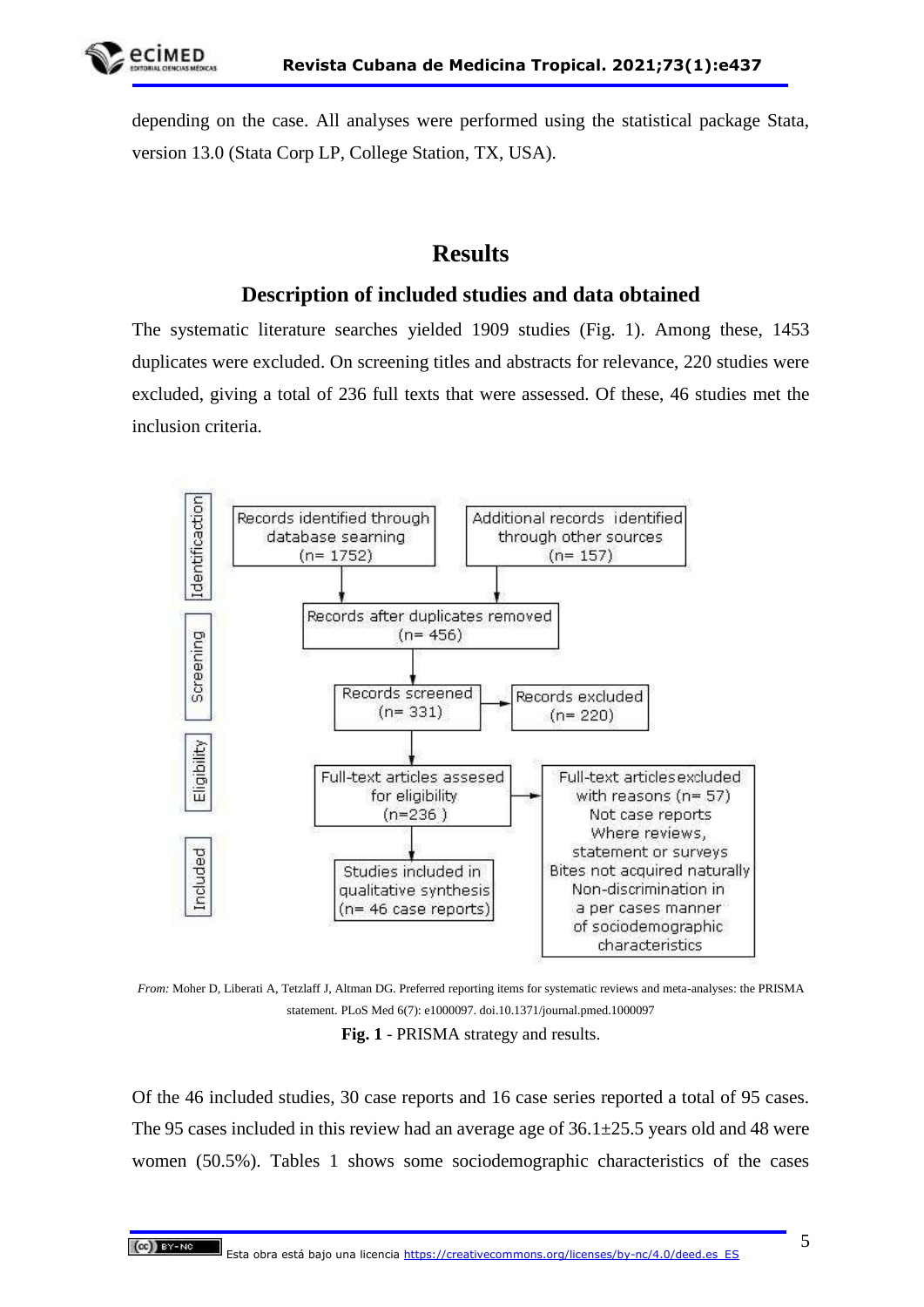

included in this study, as well as the outcome of the case and the involved ant species in a regional basis. Table 2 shows the signs and symptoms registered in the different reports.

# **Table 1** - Case Reports, Sociodemographic characteristics, Country and Ant Species involved from the different regions of the World

|                |                  |                 |      |      |                                     |                              | Case Reports, Sociodemographic characteristics and Ant Species from Africa                   |         |
|----------------|------------------|-----------------|------|------|-------------------------------------|------------------------------|----------------------------------------------------------------------------------------------|---------|
| #              | <b>Continent</b> | Country         | Ref. | Year | <b>Sex</b>                          | Age<br>(years)               | <b>Species</b><br>involved                                                                   | Outcome |
| 1              | Africa           | Uganda          | (26) | 2010 | M                                   | 40                           | Dorylus sp.                                                                                  | Alive   |
|                |                  |                 |      |      |                                     |                              | Case Reports, Sociodemographic characteristics, Country and Ant Species involved from Asia   |         |
| $\#$           | <b>Continent</b> | Country         | Ref. | Year | <b>Sex</b>                          | Age<br>(years)               | <b>Species</b><br>involved                                                                   | Outcome |
| 2              | Asia             | Saudi<br>Arabia | (27) | 2009 | 1 Male<br>$\overline{3}$<br>Females | 34<br>$34.3 \pm 12.7$        | Pachycondyla<br>senaarensis                                                                  | Alive   |
| 3              | Asia             | Korea           | (28) | 1999 | F                                   | 44                           | Pachycondyla<br>(Incertae sedis)<br>solitaria                                                | Alive   |
| $\overline{4}$ | Asia             | Taiwan          | (29) | 2015 | $\mathbf M$                         | $\tau$                       | Polyrachis<br>dives                                                                          | Alive   |
| 5              | Asia             | India           | (30) | 2012 | $\mathbf M$                         | 1 and a<br>half years<br>old | Solenopsis<br>geminata                                                                       | Alive   |
| 6              | Asia             | Thailand        | (31) | 2012 | $\mathbf M$                         | 10                           | Oecophylla<br>smaragdina                                                                     | Alive   |
| 7              | Asia             | Sri Lanka       | (32) | 2011 | $\overline{3}$<br>Females           | $29 + 1.7$                   | Unknown                                                                                      | Alive   |
|                |                  |                 |      |      |                                     |                              | Tetraponera<br>nigra                                                                         | Alive   |
|                |                  |                 |      |      |                                     |                              | Odontomachus<br>simillimus                                                                   | Alive   |
| 8              | Asia             | Japón           | (33) | 2002 | М                                   | 20                           | <b>Brachyponera</b><br>chinensis                                                             | Alive   |
| $\overline{9}$ | Asia             | Iran            | (34) | 2004 | $\mathbf{F}$                        | 32                           | Pheidole sp.                                                                                 | Alive   |
| $10\,$         | Asia             | Iran            | (35) | 2008 | M                                   | 35                           | Pheidole sp.                                                                                 | Alive   |
| 11             | Asia             | Iran            | (36) | 2004 | M                                   | 29                           | Pheidole                                                                                     | Alive   |
|                |                  |                 |      |      | $_{\rm F}$                          | 25                           | pallidula                                                                                    |         |
| 12             | Asia             | Iran            | (37) | 2003 | M                                   | 18                           | Pheidole sp.                                                                                 | Alive   |
|                |                  |                 |      |      | $_{\rm F}$                          | 31                           |                                                                                              |         |
| 13             | Asia             | Korea           | (38) | 2005 | $\overline{2}$<br>Females           | $52 + 8.5$                   | Monomorium<br>pharaonis                                                                      | Alive   |
| 14             | Asia             | Saudi<br>Arabia | (39) | 2006 | $\boldsymbol{\mathrm{F}}$           | 32                           | Pachycondyla<br>senaarensis                                                                  | Alive   |
| 15             | Asia             | Taiwan          | (40) | 2014 | $\mathbf M$                         | $21\,$                       | Solenopsis<br>invicta                                                                        | Alive   |
|                |                  |                 |      |      |                                     |                              | Case Reports, Sociodemographic characteristics, Country and Ant Species involved from Europe |         |
| $\#$           | <b>Continent</b> | Country         | Ref. | Year | <b>Sex</b>                          | Age<br>(years)               | <b>Species</b><br>involved                                                                   | Outcome |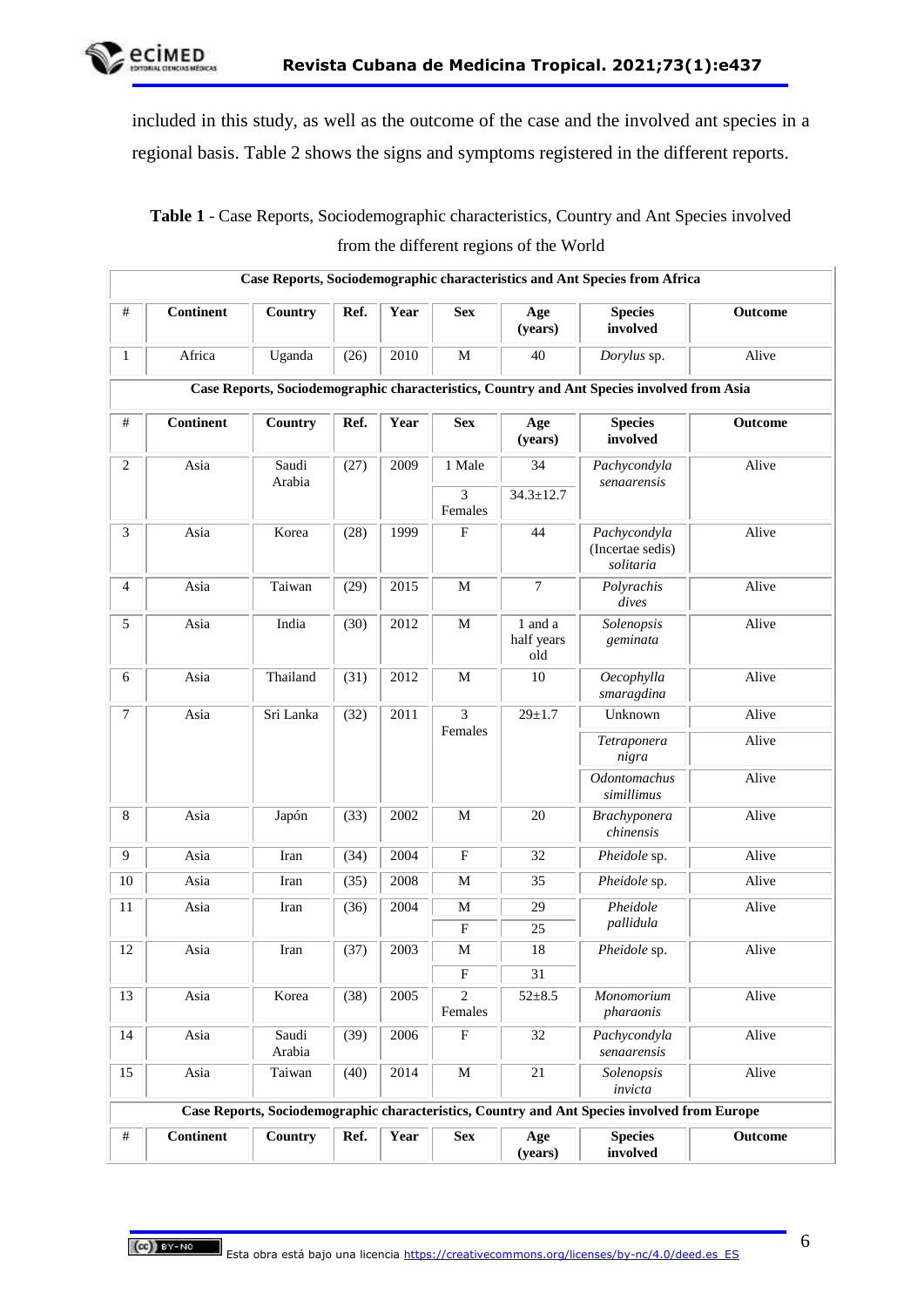

| 16     | Europe           | Spain                   | (41) | 2007 | F                         | 27                      | Solenopsis<br>invicta                                                                               | Alive           |
|--------|------------------|-------------------------|------|------|---------------------------|-------------------------|-----------------------------------------------------------------------------------------------------|-----------------|
| 17     | Europe           | Italy                   | (42) | 2011 | $\mathbf M$               | $\overline{4}$          | Crematogaster<br>scutellaris                                                                        | Alive           |
| 18     | Europe           | Italy                   | (43) | 2008 | $\mathbf M$               | 14                      | Pheidole<br>pallidula                                                                               | Alive           |
|        |                  |                         |      |      |                           |                         | Case Reports, Sociodemographic characteristics, Country and Ant Species involved from North America |                 |
| $\#$   | <b>Continent</b> | Country                 | Ref. | Year | <b>Sex</b>                | Age<br>(years)          | <b>Species</b><br>involved                                                                          | Outcome         |
| 19     | North America    | United<br><b>States</b> | (44) | 1998 | $\mathbf M$               | $26 -$<br>month-<br>old | Solenopsis<br>invicta                                                                               | Alive           |
| 20     | North America    | United<br><b>States</b> | (45) | 1995 | 3<br>Females              | $46 \pm 40.9$           | Solenopsis<br>invicta                                                                               | 1 Death         |
| 21     | North America    | United<br><b>States</b> | (46) | 2000 | 2 Males                   | $29.5 \pm 17.7$         | Solenopsis<br>invicta                                                                               | Alive           |
|        |                  |                         |      |      | $\mathbf{1}$              | 81                      |                                                                                                     |                 |
|        |                  |                         |      |      | Female                    |                         |                                                                                                     |                 |
| 22     | North America    | United<br><b>States</b> | (47) | 1971 | $\mathbf M$               | 49                      | Solenopsis<br>invicta                                                                               | Alive           |
| 23     | North America    | United<br><b>States</b> | (48) | 1974 | 3 Males                   | $24.5 + 14.8$           | Solenopsis<br>invicta                                                                               | Alive           |
|        |                  |                         |      |      |                           |                         | Solenopsis<br>xyloni                                                                                |                 |
|        |                  |                         |      |      | $\mathbf{1}$<br>Female    | 9                       | Pogonomyrmex<br>rugosus                                                                             |                 |
| 24     | North America    | United<br><b>States</b> | (49) | 1989 | 2 Males                   | $48.5 \pm 24.5$         | Solenopsis<br>invicta                                                                               | Death           |
|        |                  |                         |      |      | $\overline{2}$<br>Females | $16.5 \pm 21.9$         |                                                                                                     |                 |
| 25     | North America    | United<br><b>States</b> | (50) | 1975 | 1<br>Female               | 27                      | Solenopsis spp.                                                                                     | Alive           |
|        |                  |                         |      |      | 4 Males                   | $14 \pm 15.1$           |                                                                                                     |                 |
|        |                  |                         |      |      |                           |                         | Solenopsis<br>richteri                                                                              |                 |
| 26     | North America    | United<br><b>States</b> | (51) | 1974 | $\mathbf{F}$              | 25                      | Solenopsis<br>invicta                                                                               | Alive           |
| 27     | North America    | United<br><b>States</b> | (52) | 2009 | M                         | 40                      | Solenopsis<br>xyloni                                                                                | Alive           |
| $28\,$ | North America    | Canada                  | (53) | 2013 | $\boldsymbol{\mathrm{F}}$ | 43                      | Solenopsis sp.                                                                                      | Alive           |
| 29     | North America    | United<br><b>States</b> | (54) | 2013 | $\mathbf M$               | $\overline{2}$          | Solenopsis<br>invicta                                                                               | Alive           |
| 30     | North America    | United<br><b>States</b> | (55) | 2015 | ${\bf F}$                 | 43                      | Formica rufa                                                                                        | Alive           |
| 31     | North America    | United<br><b>States</b> | (56) | 2008 | ${\bf F}$                 | 3 months<br>old         | Solenopsis<br>xyloni                                                                                | Death           |
| 32     | North America    | United<br><b>States</b> | (57) | 1992 | $\mathbf M$               | 19<br>months<br>old     | Solenopsis<br>invicta                                                                               | Alive           |
| 33     | North America    | United<br><b>States</b> | (58) | 2004 | 2 Males                   | $66 \pm 8.5$            | Solenopsis sp.                                                                                      | 5 Death         |
|        |                  |                         |      |      | $\overline{5}$<br>Females | 80±9.3                  |                                                                                                     | 2 Females Alive |
| 34     | North America    | United<br><b>States</b> | (59) | 2006 | 5 Males                   | $40.6 \pm 36.4$         | Solenopsis sp.                                                                                      | 3 Males Death   |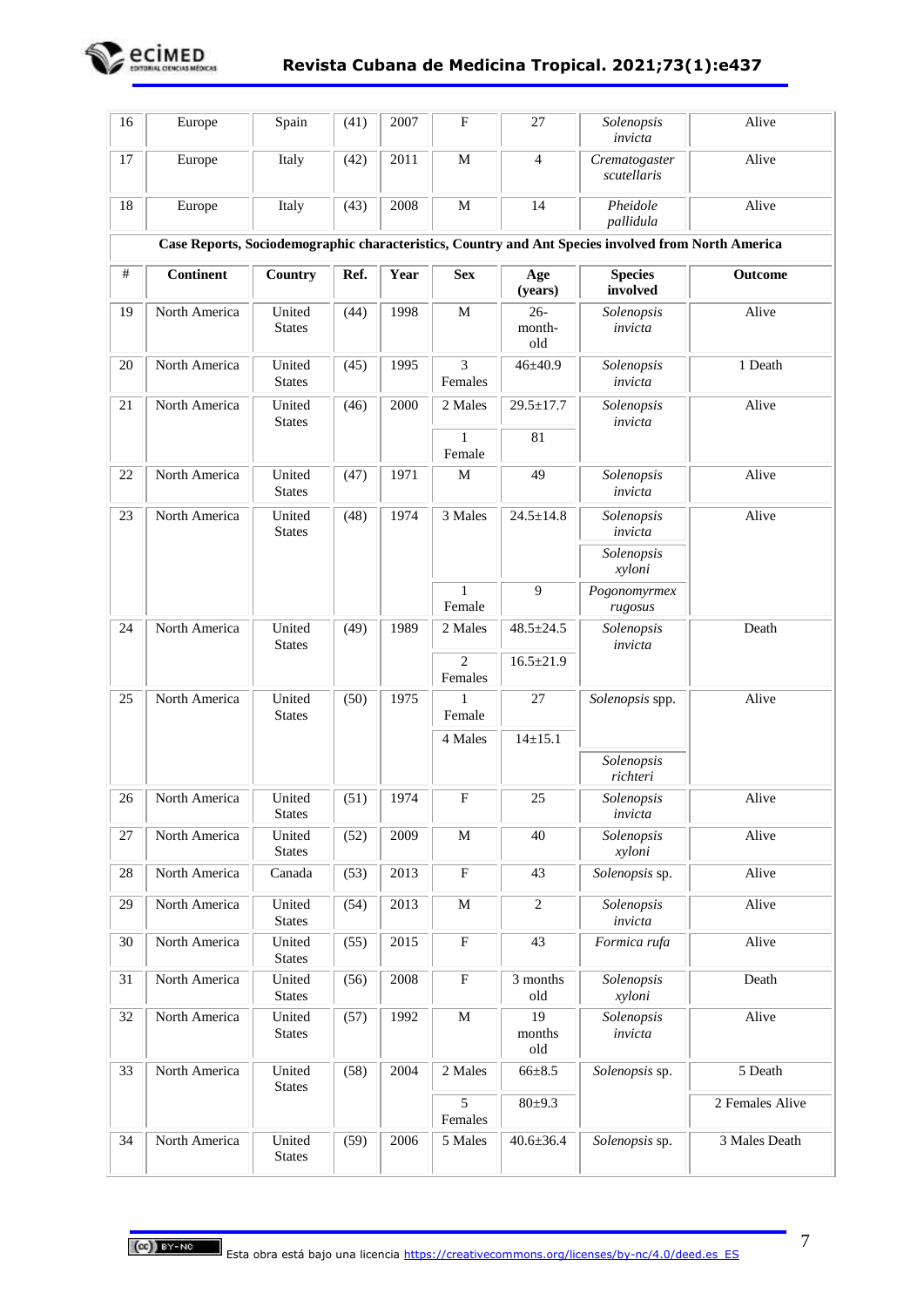

|    |                  |                         |      |      | $\overline{4}$<br>Females | $79 \pm 10.4$   |                                                                                                     | 3 Females Death |           |  |
|----|------------------|-------------------------|------|------|---------------------------|-----------------|-----------------------------------------------------------------------------------------------------|-----------------|-----------|--|
| 35 | North America    | United<br><b>States</b> | (60) | 1999 | M                         | 60              | Solenopsis sp.                                                                                      | Alive           |           |  |
|    |                  |                         |      |      | F                         | 67              |                                                                                                     | Death           |           |  |
| 36 | North America    | United<br><b>States</b> | (61) | 2005 | M                         | 41              | Pogonomyrmex<br>rugosus                                                                             | Alive           |           |  |
| 37 | North America    | United<br><b>States</b> | (62) | 1997 | $\mathbf F$               | $33.5 \pm 0.7$  | Solenopsis<br>xyloni                                                                                | Alive           |           |  |
|    |                  |                         |      |      |                           |                 | Solenopsis<br>aurea                                                                                 | Alive           |           |  |
|    |                  |                         |      |      |                           |                 | Solenopsis<br>geminata                                                                              | Alive           |           |  |
|    |                  |                         |      |      |                           |                 | Case Reports, Sociodemographic characteristics, Country and Ant Species involved from South America |                 |           |  |
| 38 | South America    | <b>Brazil</b>           | (63) | 2015 | $\mathbf{F}$              | 42              | Solenopsis<br>invicta                                                                               | Alive           |           |  |
| 39 | South America    | Bolivia                 | (64) | 2007 | 2 Males                   | 55              | Pseudomyrmex<br>sp.                                                                                 | Alive           |           |  |
|    |                  |                         |      |      |                           | Unknown         |                                                                                                     |                 |           |  |
| 40 | South America    | Venezuela               | (65) | 2010 | M                         | 32              | <b>Odontomachus</b><br>bauri                                                                        | Alive           |           |  |
| 41 | South America    | Venezuela               | (66) | 2002 | F                         | 8               | <b>Odontomachus</b><br>bauri                                                                        | Alive           |           |  |
| 42 | South America    | <b>Brazil</b>           | (67) | 2010 | M                         | 52              | Pachycondyla<br>goeldii                                                                             | Alive           |           |  |
| 43 | South America    | <b>Brazil</b>           | (68) | 2005 | M                         | 64              | Dinoponera<br>gigantea                                                                              | Alive           |           |  |
|    |                  |                         |      |      |                           |                 | Case Reports, Sociodemographic characteristics, Country and Ant Species involved from Oceania       |                 |           |  |
| #  | <b>Continent</b> | Country                 | Ref. | Year | <b>Sex</b>                | Age<br>(years)  | <b>Species</b><br>involved                                                                          | <b>Outcome</b>  |           |  |
| 44 | Oceania          | Australia               | (69) | 2006 | 4 Males                   | $15.5 \pm 21.7$ | Myrmecia<br>gratiosa                                                                                | Alive           |           |  |
|    |                  |                         |      |      |                           |                 | Myrmecia                                                                                            |                 |           |  |
|    |                  |                         |      |      | 6                         | $36.3 \pm 25.9$ |                                                                                                     |                 | nigriceps |  |
|    |                  |                         |      |      | Females                   |                 | Myrmecia<br>ludlowi                                                                                 |                 |           |  |
| 45 | Oceania          | Australia               | (70) | 2012 | $\mathbf F$               | $\overline{4}$  | Rhytidoponera<br>metallica                                                                          | Alive           |           |  |
| 46 | Oceania          | Australia               | (71) | 2002 | М                         | 47              | Solenopsis<br>invicta                                                                               | Alive           |           |  |

Regarding clinical manifestations, it was found that the most frequently reported complications were Severe pain, Anaphylaxis and Acute Respiratory Distress Syndrome. The death of eighteen patients was documented (18.9%), all of these reported fatalities originated from the United States of America, although deaths secondary to ant attacks must have occurred elsewhere. Ants from the genera *Solenopsis* spp*, Myrmecia pilosula, Paraponera clavata, Pachycondyla sennaarensis, Brachyponera chinensis, Myrmecia rubra, Pseudomyrmex* spp. caused most of the accidents.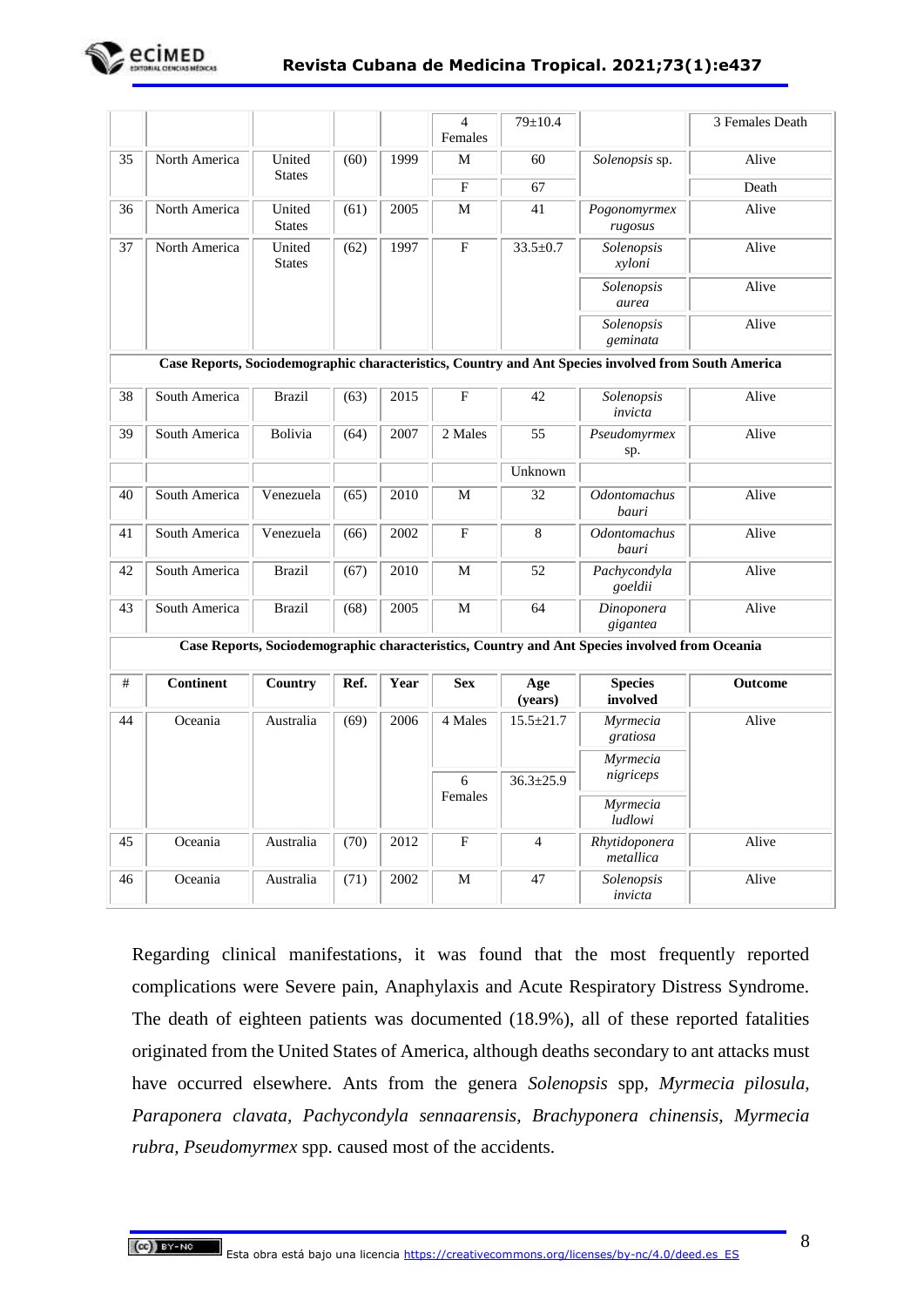

Results found in this review by region were the following:

- Asia: In this region of the included cases 64.2% were Male. 14 cases were included. The countries of origin were Iran, Korea, Taiwan, Sri Lanka, India and Thailand. The average age of the cases was 25.6±13.4. *Pachyncondyla* sp.*, Polyrachis* sp.*, Solenopsis* sp.*, Oecophylla* sp.*, Barchyponera* sp.*, Pheidole* sp. and *Monomorium*  sp*.*
- Africa: Just one report, a 40 years old Male from Uganda, with a case produce by *Dorylus* sp*.*
- **Europe:** 3 reports, one from Spain the others from Italy, with a mean age of  $15\pm11.5$ , 66% female. Involved genus: *Solenopsis* sp.*, Crematogaster* sp. and *Pheidole* sp*.*
- **North America:** A total of 19 reports (18 from the United States of America, 1 from Canada), 47.3% were women, Mean age of 36.4±28.5 years-old. *Solenopsis* sp*, Formica* sp. and *Pogonomyrmex* sp*.*
- **South America:** 6 cases, 4 Males 2 females, mean age of  $42.1 \pm 20$  years. Genus involved: *Solenopsis* sp.*, Pseudomyrmex* sp.*, Pachycondyla* sp., *Odontomachus* sp. and *Dinoponera* sp*.*
- **Oceania:** 3 reports from Australia, 2 males 1 Female, mean age  $18\pm25$ . Genus involved: *Myrmecia* sp. *Rhytidoponera* sp. and *Solenopsis* sp*.*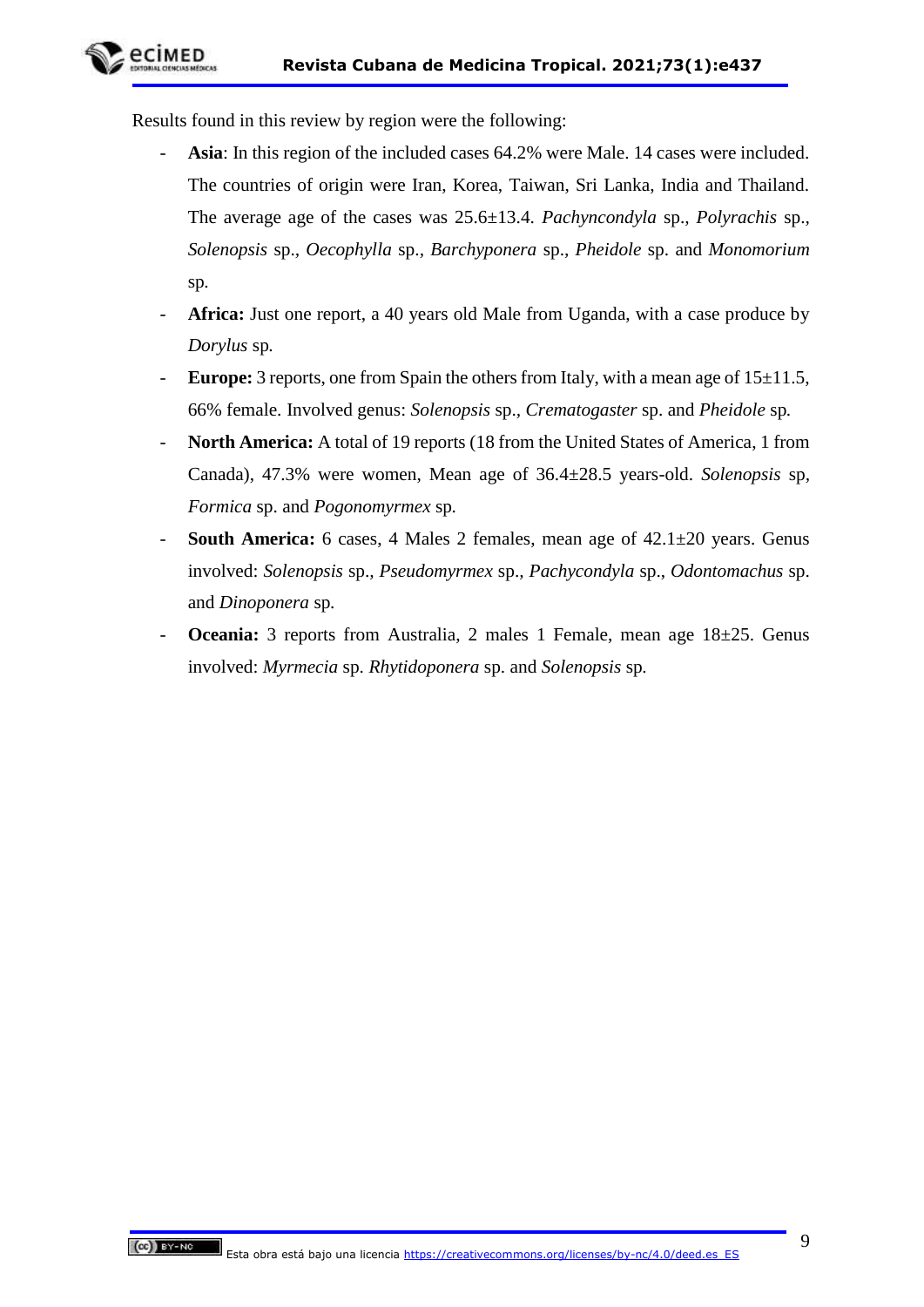

| Skin                           | Nervous System       | Cardiopulmonary<br>system                        | Digestive<br>System         | Other                                |
|--------------------------------|----------------------|--------------------------------------------------|-----------------------------|--------------------------------------|
| Alopecia                       | Blurred vision       | Apnea                                            | Abdominal pain              | Anaphylaxis or<br>Anaphylactic shock |
| Burning sensation              | Cerebral<br>ischemia | Asthma                                           | Bloody stools               | Anuria                               |
| Diaphoresis (Sweating)         | Collapse             | Cardiac congestive<br>failure                    | Dysphagia                   | Conjunctival injection               |
| Erythematous lesions (macules) | Confusion            | Cardiopulmonary<br>arrest                        | Emesis                      | Corneal damage                       |
| Facial angioedema              | Convulsion           | Cardiopulmonary<br>failure                       | Persisten lump<br>in throat | Glassy eyes                          |
| Generalize erythema            | <b>Dizziness</b>     | Chest pain                                       | Vomiting                    | Incontinence                         |
| Localize Edema                 | Drowsiness           | Chest tightness                                  |                             | Limphadenopathy                      |
| Localize Pain                  | Fainting             | Cough                                            |                             | Malaise                              |
| Maculopapular rash             | Hypo-reactivity      | Cyanosis                                         |                             | Rhabdomyolisis                       |
| Necrosis                       | Hypotonia            | Desaturation                                     |                             | Swollen eyelids and<br>lips          |
| Pain                           | Nightmares           | Dyspnea                                          |                             | Renal tubular necrosis               |
| Pruritus                       | Presyncope           | Feeble pulses                                    |                             | Uremic haemolytic<br>syndrome        |
| Pustules                       | Stroke               | Hypotension                                      |                             |                                      |
| Scarring                       | Unconsciousness      | Irregular respiratory<br>rate                    |                             |                                      |
| Secondary infection            | Vertigo              | Laryngeal edema                                  |                             |                                      |
| Urticaria                      | Letargy              | Nasal congestion                                 |                             |                                      |
| Urticariform plaques           |                      | Respiratory distress                             |                             |                                      |
| Vesicles                       |                      | Respiratory failure                              |                             |                                      |
| Wheal and Flare reactions      |                      | Rhinorrea                                        |                             |                                      |
| Facial flushing                |                      | Shortness of Breath                              |                             |                                      |
|                                |                      | Swelling of Upper<br>Airways (Laryngeal<br>edema |                             |                                      |
|                                |                      | Tachycardia                                      |                             |                                      |
|                                |                      | Tight or Swollen<br>throat                       |                             |                                      |
|                                |                      | Wheezing                                         |                             |                                      |
|                                |                      | Dysphonia                                        |                             |                                      |

|  |  |  | Table 2 - Signs and symptoms registered in the case reports included in this review |
|--|--|--|-------------------------------------------------------------------------------------|
|  |  |  |                                                                                     |

Additionally, in this systematic review it was found that 40% of the reports originated from the United States of America, followed by Iran (8.6%), Australia (6.5%) and Brazil (6.5%), the majority of reports (76%) were published posterior to the year 2000, 21 from 2000 to 2009 and 14 from 2010 to 2018. At last, in an study published by from *Klotz et al*., (72) cases were registered from Europe (*Formica rufa*), Australia (*Myrmecia pilosula*, *Myrmecia forficate*, *Myrmercia pyriforimis*), Tasmania, Korea (*Brachyponera chinensis*, *Pachycondyla (Ectonomyrmex) sp.)*, Japan (*Brachyponera chinensis*), Venezuela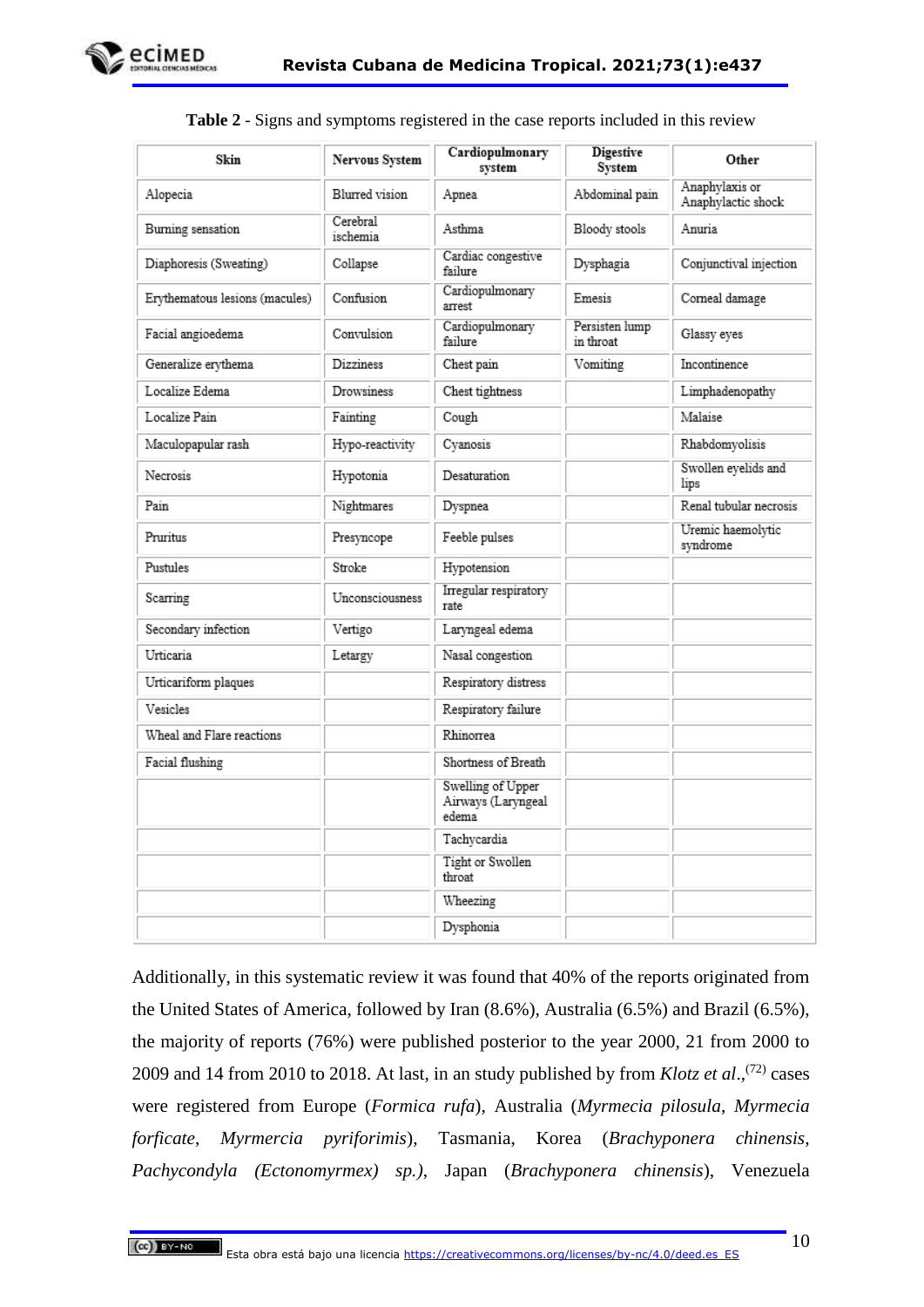*(Odontomachus bauri)* and the United States (*Hypoponera punctatissima*, *Solenopsis aurea, Solenopsis xyloni, Solenopsis geminate, Tetramorium* sp, *Pogonomyrmex maricopa, Pogonomyrmex barbatus, Pseudomyrmex ejectus)* some of those from different species than those found in this review.

# **Global distribution of medically important ants according to the Systematic Literature Review**

Table 3 shows a summary of the medically important ants divided by the regions in which reports have been written based on the findings of the systematic research of literature.

| Africa                       | Asia                                       | Europe                       | South America                | North America               | Oceania                  |
|------------------------------|--------------------------------------------|------------------------------|------------------------------|-----------------------------|--------------------------|
| Cataglyphis<br>bicolor       | Brachyponera chinensis                     | Crematogaster<br>scutellaris | Atta sp.                     | Formica rufa                | Myrmecia<br>forficata    |
| Dorylus spp.                 | Monomorium pharaonis                       | Formica rufa                 | Dinoponera<br>gigantea       | Formica rufa                | Myrmecia<br>gratiosa     |
| Pachyncodyla<br>sennaarensis | Odontomachus simillimus                    | Monomorium<br>pharaonis      | Eciton sp.                   | Hypoponera<br>punctatissima | Myrmecia<br>ludlowi      |
|                              | Oecophylla smaradigna                      | Solenopsis<br>invicta        | Hypoponera<br>punctatissima  | Pogonomyrmex<br>barbatus    | Myrmecia<br>nigriceps    |
|                              | Pachycondila goeldii                       | Solenopsis<br>fugax          | <b>Odontomachus</b><br>bauri | Pogonomvrmex<br>maricopa    | Myrmecia<br>pilosula     |
|                              | Pachycondyla<br>(Ectonomyrmex) sp.         | Tetramorium<br>caespitum     | Pachycondila<br>goeldii      | Pogonomyrmex<br>rugosus     | Myrmecia<br>pyriformis   |
|                              | Pachycondyla (Incertae<br>sedis) solitaria |                              | Paraponera<br>clavata        | Pseudomyrmex<br>ejectus     | Rhytiponera<br>metallica |
|                              | Pachycondyla<br>senaarensis                |                              | Pseudomyrmex<br>sp.          | Pseudomyrmex<br>sp.         | Solenopsis<br>invicta    |
|                              | Pheidole pallidula                         |                              | Solenopsis<br>invicta        | Solenopsis aurea            |                          |
|                              | Pheidole sp.                               |                              | Wasmannia<br>auropunctata    | Solenopsis fugax            |                          |
|                              | Polyrachis dives                           |                              |                              | Solenopsis<br>geminata      |                          |
|                              | Solenopsis geminata                        |                              |                              | Solenopsis<br>geminata      |                          |
|                              | Solenopsis sp.                             |                              |                              | Solenopsis<br>richteri      |                          |
|                              | Tetraponera nigra                          |                              |                              | Solenopsis sp.              |                          |
|                              | Trichomvrmex<br>(Monomorium)<br>destructor |                              |                              | Solenopsis xyloni           |                          |
|                              |                                            |                              |                              | Tetramoriumsp.              |                          |
|                              |                                            |                              |                              | Wasmannia<br>auropunctata   |                          |
|                              |                                            |                              |                              | Pogonomyrmex<br>rugosus     |                          |
|                              |                                            |                              |                              | Solenopsis fugax            |                          |

**Table 3** - Distribution of ant species and medical Importance based on the Information found in this Review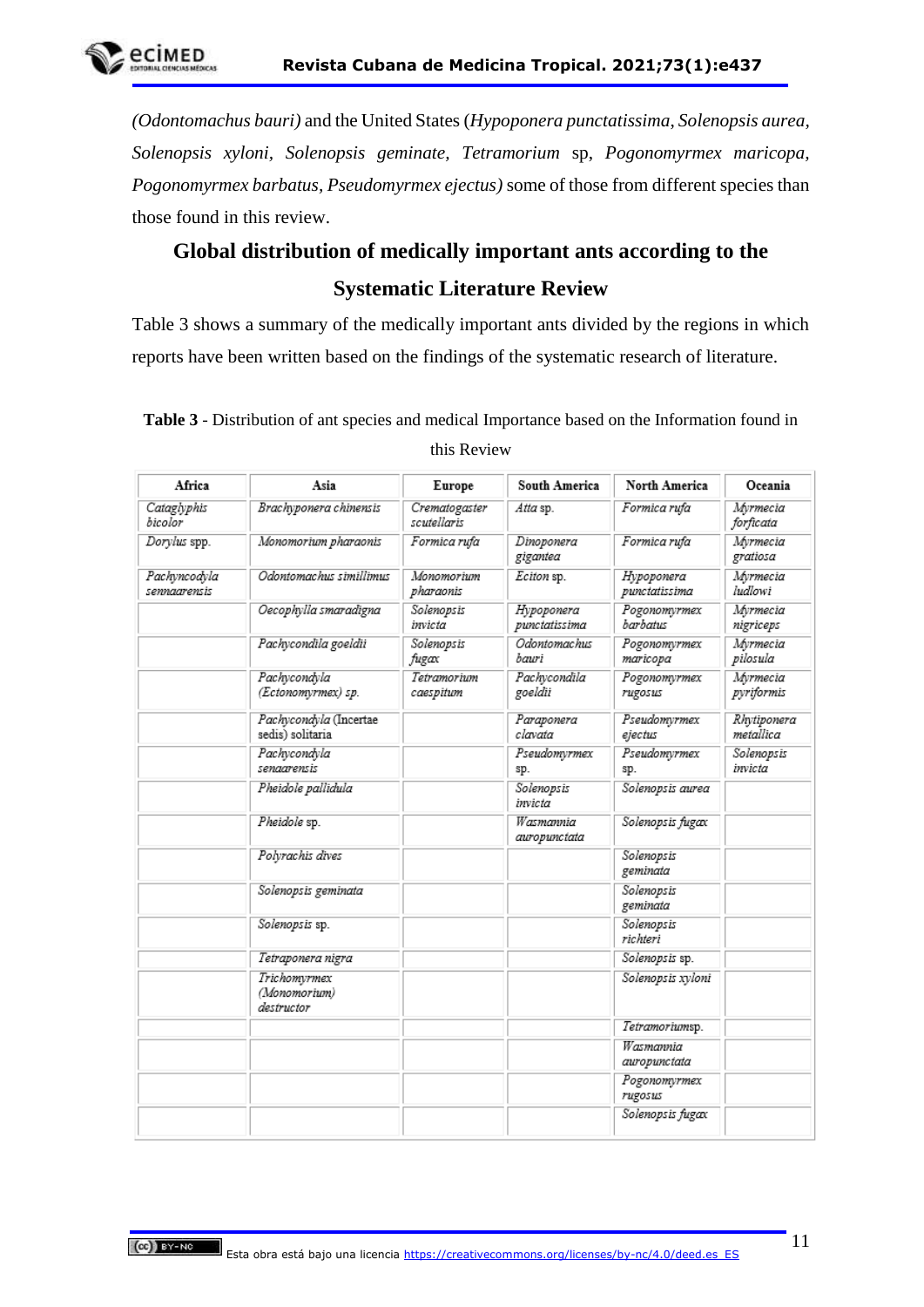

## **Africa**

In this continent, Safari ants (*Dorylus* spp.), also known as Siafu, Army or Driver ants, are characterized by having colonies with millions of individuals capable of causing ulcers secondary to biting<sup>(26)</sup> and anaphylaxis by injecting venom in multiple stings.<sup>(41)</sup> Allergic reactions can also be caused by *Cataglyphis* sp.<sup>(73)</sup> and *Pachyncodyla sennaarensis*,<sup>(39)</sup> the latter with severe anaphylactic reactions. $(74)$ 

#### **South America**

In this region of the world systemic reactions are cause in general by ants of the genera *Solenopsis* sp. (Fire Ants, "Hormiga Colorada"), *Pseudomyrmex* sp. (Novice ants) and *Paraponera* sp. (Tocandira or Bullet Ants).<sup>(9)</sup> A clinical condition, first diagnosed in 1968,(75) called West Indian Punctate Keratopathy(76) is in reality caused by *Wasmannia auropunctata*<sup>(77)</sup> which can cause leukomas.<sup>(78)</sup> Fire Ants, as well, can cause damage to the cornea.(79) Other important ants are: *Pseudomyrmex* spp.,(64) *Odontomachus bauri*(65) and Pachycondyla goeldii.<sup>(67)</sup> On the other hand, *Dinoponera gigantea*<sup>(80)</sup> can cause mechanical damage.

#### **North America**

In the United States the most commonly involved ants are the Red Fire Ants (*Solenopsis invicta*) and the Black Fire Ants (*Solenopsis richteri*). These ants arrived in the first half of the XX century through the port of Mobile, Alabama.<sup> $(81)$ </sup> The sting of this ant causes pustules with a clear clinic pathologic evolution.  $(81)$  This ant has invaded at least 14 states.  $(82)$  Such attacks can be fatal.<sup>(83)</sup> In infested areas the frequency of stings per month<sup>(84)</sup> and annual attack rate are high.<sup>(85)</sup> In addition, cutaneous sporotrichosis caused secondary to stings of this kind of ants has been reported.<sup>(86)</sup> Several other species of ants of medical importance in this region have been reported.<sup> $(52,87)$ </sup> In Canada, the first reported case of Fire ant attack was documented in 2013.<sup>(88)</sup> The attacks of this ants have been documented in all age groups and in all places and settings. $(54,89)$ 

#### **Asia**

In Asia, medically important species belong to the genus: *Pachycondyla* sp.,(27,90) *Polyrachis dives*(91) and *Solenopsis geminate* (30). Weaver Ants eggs have also been involved in allergic reactions.(92) Other less common ants belong to the following genus: *Tetraponera* sp.*, Odontomachus* sp.<sup>(32)</sup> and *Brachyponera* sp.<sup>(93)</sup> In the Middle East the Black Samsun Ant<sup>(94)</sup> is one of the most important causes of allergies. Ants of the species *Pheidole* sp., which are believed to be lipophilic, can cause alopecia.(34-36) Allergic reactions to *Monomorium pharaonis* have also been reported.<sup>(95)</sup>

#### **Oceania**

In Australia, *Myrmecia pilosula*,<sup>(96)</sup> *Rhytidoponera metallica*<sup>(97)</sup> and *Myrmecia pyriformis* are considered dangerous.<sup>(90)</sup> Solenopsis invicta has caused anaphylaxis cases<sup>(71)</sup> and deaths.<sup>(98)</sup> Other ants to which patients have shown hypersensitivity belong to the genus *Myrmecia* sp.<sup>(99)</sup> *Solenopsis geminata* have caused allergic vasculitis in Indonesia.<sup>(100)</sup>

#### **Europe**

In Italy, the most frequent insects causing cutaneous allergies were ants of the species *Solenopsis fugax* and *Monomorium destructor*. (101) Allergic reactions has been reported caused by *Solenopsis invicta*, (102) *Crematogaster scutellaris*(42) and *Formica rufa.*(103) In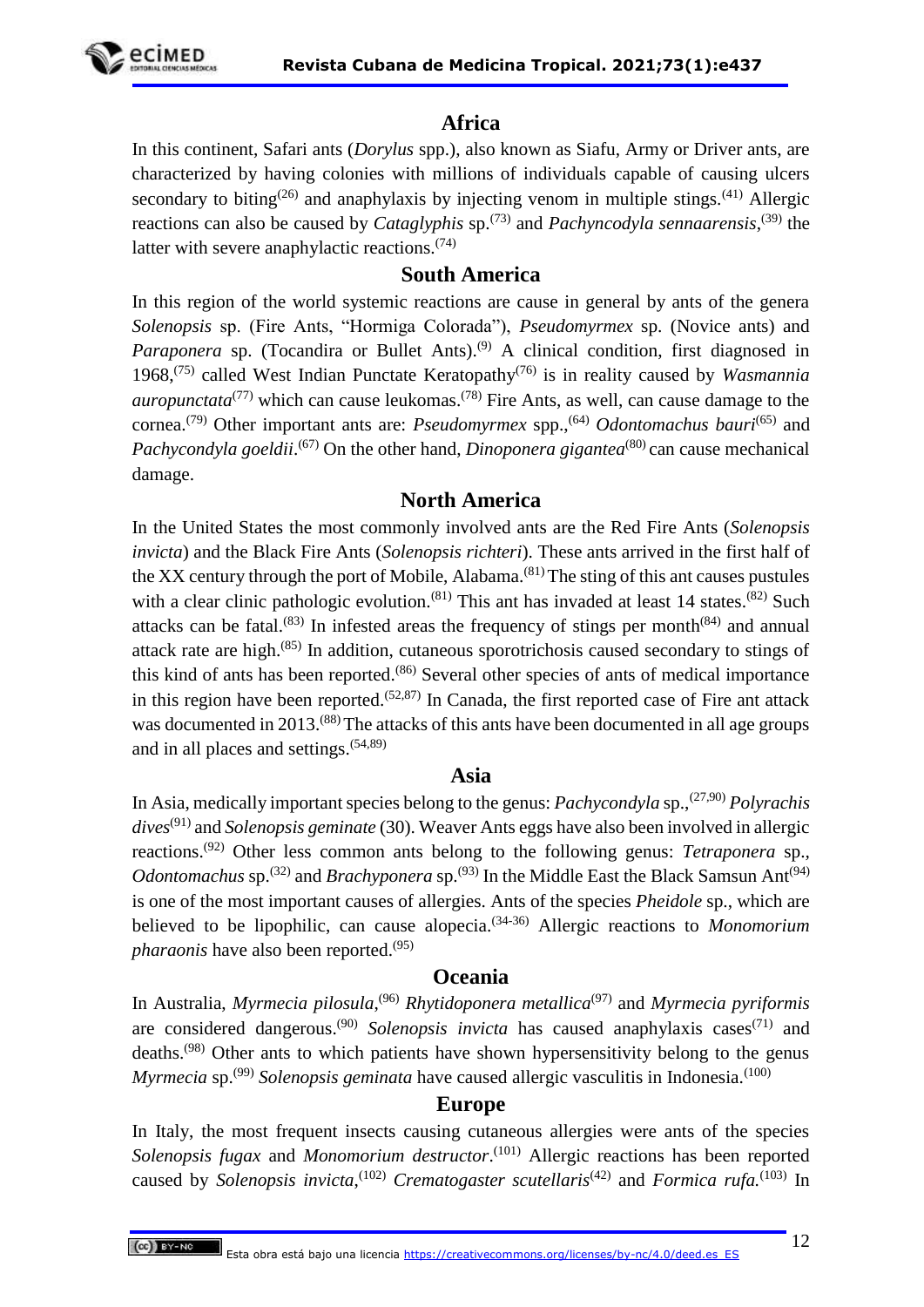Italy a case of alopecia caused by ants of the species *Pheidole pallidula* (Barber ant) on an Italian adolescent when he acquired the infestation in Iran.<sup>(43)</sup>

## **Ants as Mechanical Vectors**

These insects can be mechanical vectors of many pathogens<sup> $(104)$ </sup> and can be pests in hospitals.<sup> $(105)$ </sup> A study conducted in Brazil, found that at least 19 species of ants belonging to 5 subfamilies infested hospitals and nosocomial settings, including species of *Acromyrmex* sp., *Labidus* sp., and *Solenopsis* sp.,(106) associated bacteria include *Bacillus*  spp., *Listeria* spp., *Arcanobacterium* spp., *Streptococcus* spp., *Pseudomonas aeruginosa*  among others.<sup> $(107)$ </sup> Also they can transport this nosocomial bacteria to the community.<sup> $(108)$ </sup>

#### **Ants in the Forensic Field**

Formicidae are also important in the forensic field being active in several if not all the stages of the decomposition process. For example, if we consider that this process can be divided in 5 stages (Fresh carcass, Bloated, Active, Advanced and the final stage Remains),  $(109)$ several genera of ants (*Camponotus* sp., *Cephalotes* sp., *Solenopsis* sp., amongst others) are the most prominent insect species in the first two stages. In this invasion ants influenced the time of decomposition of the carcasses and preyed on eggs and larvae of *Diptera* delaying colonization and decomposition. $(110)$  Additionally, ants are capable of producing postmortem injuries specially in the early period<sup>(111)</sup> that can cause post-mortem bleeding<sup>(112)</sup> and injuries that can be confused of being done in an antemortem setting,  $(113)$  obscuring the estimation of the postmortem interval.<sup> $(114)$ </sup> The invasion of dead bodies have been documented in other locations involving similar genera.<sup> $(115)$ </sup> On the other hand, ants can aid in the forensic investigation, the analysis of such insects, in this case the species *Lasius fuliginous*, led to the identification of the crime scene.<sup> $(116)$ </sup>

## **Ants as Biomarkers of Environmental Degradation**

Ants also can be used to determine the state of environmental health; in Brazil, for example a study in Mato Grosso found that species of *Camponotus* (*Mymaphaenus)* sp. and *Forelius brasiliensis* can be considered bioindicators of environmental degradation whereas *Camponotus atriceps, Pachycondyla crassinoda* and *Paraponera clavata* are associated to preserved environmental condition.<sup>(117)</sup>

## **Ants as Pests in Insectariums**

It has been shown that ants can be detrimental and damaging to the species of arthropods contained in insectariums. One of such examples are the species *Tapinoma melanocephalum* which is capable of eating the eggs of different species of Mosquitos (for example *Aedes aegypti*) and Triatomine bugs (for example *Triatoma flavida*).<sup>(118)</sup>

An infographic summarizing the findings of these review can be found in figure 2.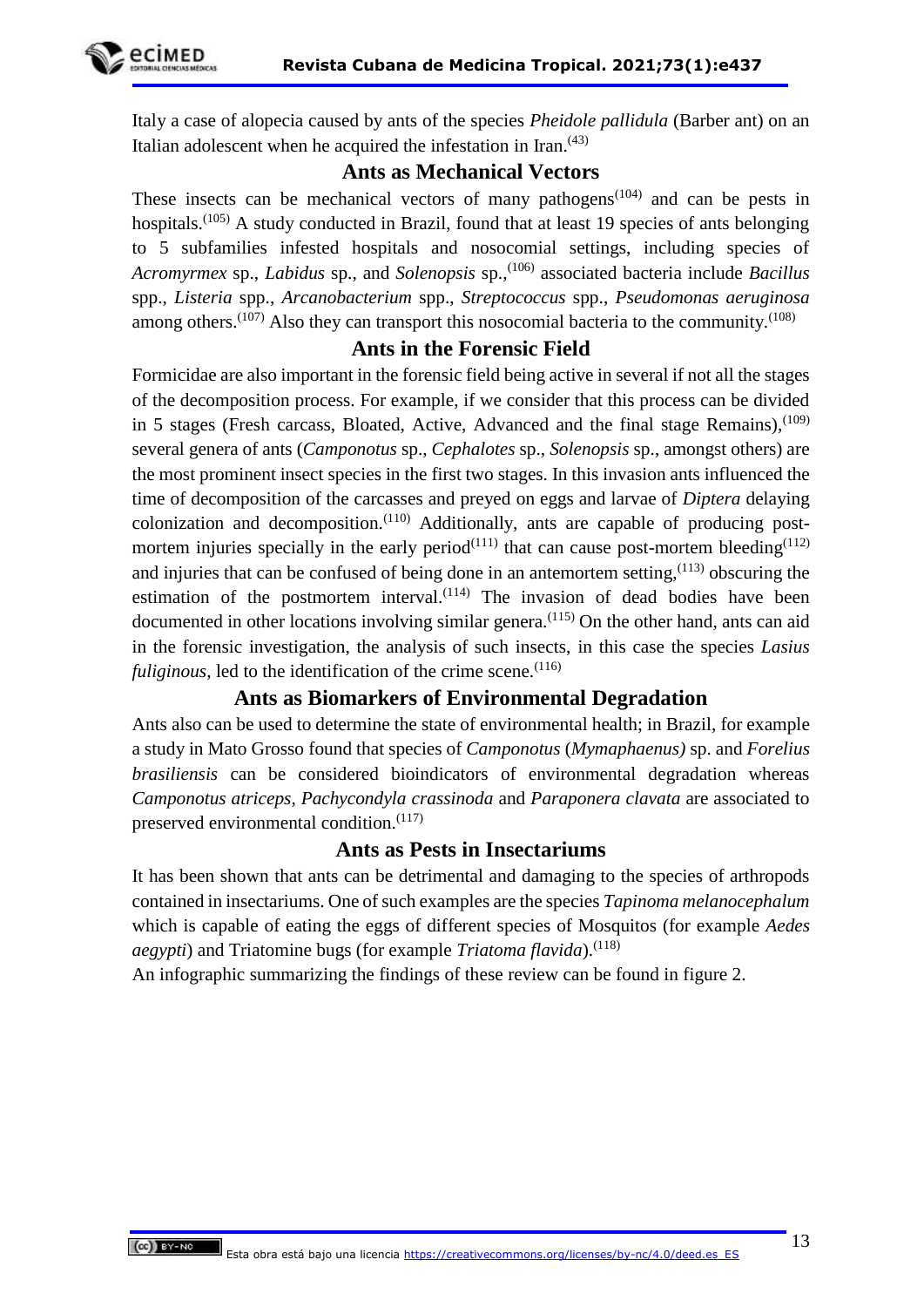



**Fig. 2** - Infographic of the Medical Importance of Ants.

# **Discussion**

This comprehensive systematic review provides an overview of the ants of medical importance, their distribution and effects of the sting on human health, which can lead to death. Although not all ant stings lead to allergic reactions, some species have the capacity to generate an allergic response with a range of clinical presentations, which may include local reactions to serious systemic reactions such as anaphylactic shock. Although these events are rare, once they occur, mortality is high.

Our results show that there are different species of ants that can generate important consequences in human health. These ants are distributed worldwide and can affect people in any age range and sex. In this review no difference in the reports between sexes was found.

The contact of humans with this type of insects and other arthropods, $(119)$  is increasing, and in turn increases the number of accidents. This increase is the result of urban expansion, the accumulation of garbage that attracts insects, and the incredible capacity of the Formicidae superfamily to adapt to diverse environments, from humid forests to deserts.<sup> $(23)$ </sup>

Despite their importance they are a little studied group, they have not received the due attention from the researchers; it is necessary to know much more about ants and the Order Hymenoptera. There is still controversial evidence about possible cross-reactions between different poisons of different species,  $(120)$  the evolutionary relationship of such poisons across genera and the distribution of attacks around the world.<sup> $(121,122)$ </sup>

The clinical effects caused by ant stings can range from localized reactions with clinical manifestations such as pain, papules, vesicles, pustules and ulcers to systemic reactions with blurred vision, dizziness, vomiting, diarrhea and anaphylaxis,<sup>(9)</sup> also coma<sup>(123)</sup> or alterations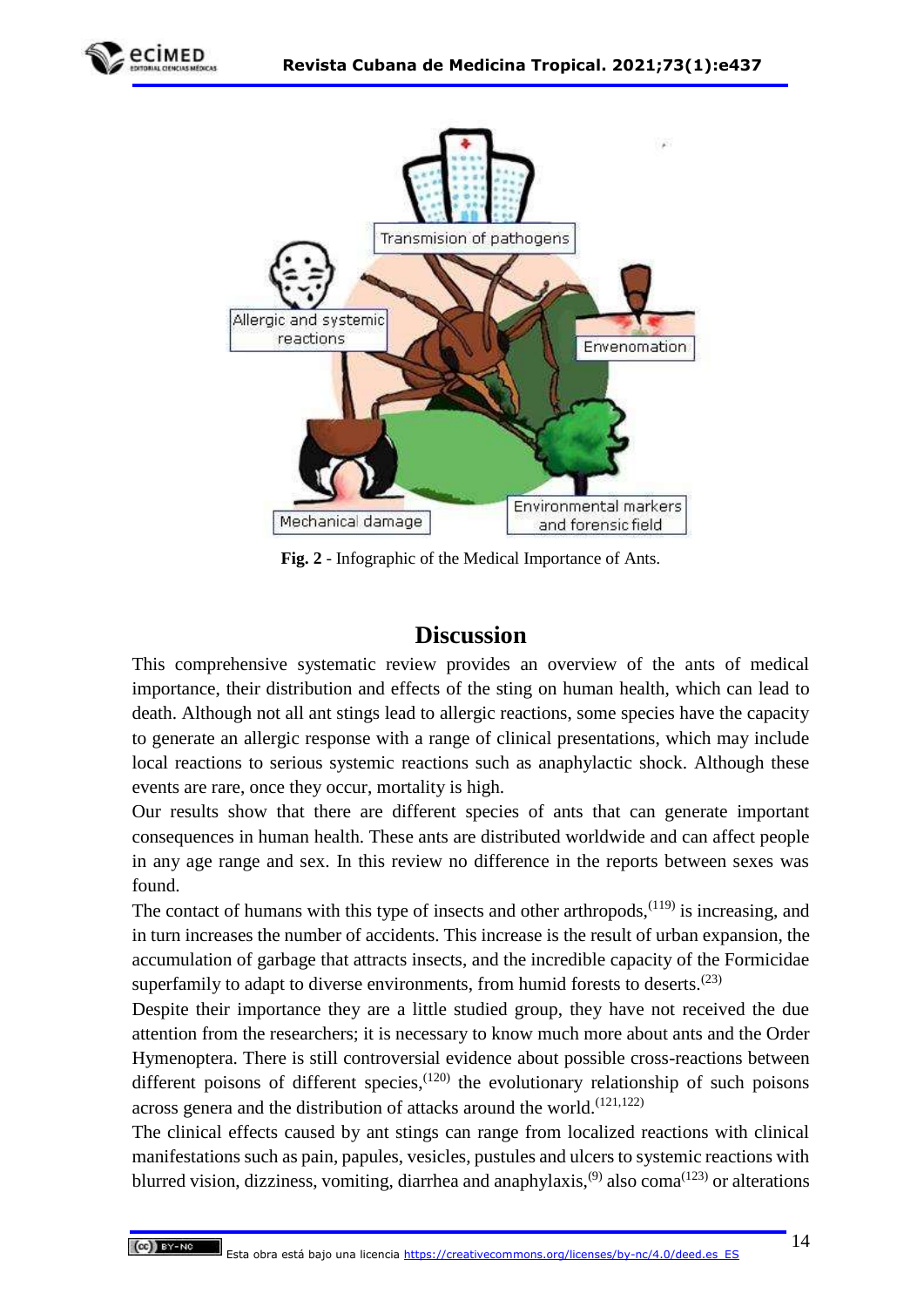

during pregnancy,<sup> $(124)$ </sup> reactions with varying degrees of severity, $(125)$  which can have fatal consequences.<sup>(126)</sup> This systemic reactions, that can be immediate<sup> $(127)$ </sup> or not existent,<sup> $(128)$ </sup> are important in children,  $(129)$  and are usually caused by allergens present in the venom of some genera of ants (for example *Solenopsis* sp., *Pachycondyla* sp., and *Myrmecia* sp.). These allergens are different between genera and are composed of biogenic amines, cytotoxic and neurotoxic peptides (melittin, apamin, mastoparan) as well as proteins (for example phospholipase  $A$ ).<sup>(130,131)</sup>

The venom of Fire Ants (*Solenopsis* sp.), which are one of the most studied ants groups,(81) because this species has invaded several countries around the world in the continents of America, Europe, Asia and Oceania. It is an aggressive genus that have displace the indigenous species and are responsible for vicious indoors and outdoors attacks and have proven to be a difficult to control ant, with over 70 years of foothold in the United States. Although its global importance has already been documented,  $(10)$  have a venom with at least have at least four different groups of allergens, each with different functions, primarily enzymes and proteins.<sup> $(97)$ </sup> This venom have cross reactivity across species of the same genera<sup>(132)</sup> and other members of the order,<sup>(133)</sup> although cross reactivity with other genera of ants have controversial evidence.<sup> $(134)$ </sup> For the management of the allergic reactions there is an existent therapy to desensitize the patients, $^{(135)}$  although there are designed patterns of administration,  $(136, 137)$  there is contradicting evidence of the effectivity of this therapy.  $(138)$ At last, the epidemiology of attacks and its distribution in central and south America is all but unknown, although attempts to identify and clarify such aspects of their ecoepidemiology.(139)

Lastly, ants carry a several number of potentially serious pathogens, $(140)$  one of the first reports of this aspect of its biology was published in the seventies involving Pharaoh's ants (*Monomorium pharaonis*) in the United Kingdom<sup> $(141)$ </sup> and Germany.<sup> $(142)$ </sup> Circumstance that is increasingly important<sup> $(16)$ </sup> given that other ants have been identified as carriers of this poison and have been found in places considered clean, such as nurseries and food depots.<sup> $(17)$ </sup> The main limitations of this study include a possible publication bias because less significant findings are less likely to be published, and that may have inflated estimates of mortality. On the other hand, information on the clinical manifestations and comorbidities of the patients was limited, which have a strong impact on mortality. In addition, there were case reports, which are known to have low methodological quality and are not representative of the population.

In conclusion, the systematic review conducted in this study indicates that severe allergic reactions caused by the bite/sting of ants are a rare event, however, once they occur, mortality is high. It is expected to increase the number of accidents of ants of medical interest with humans, for which it is necessary to quickly diagnose and treat cases adequately and thus avoid a death. All the clinical manifestations that can be caused by the bite/sting of ants are unknown. It is important to mention that only a small percentage of the ant species are of medical interest and some species are of great importance in other fields of knowledge.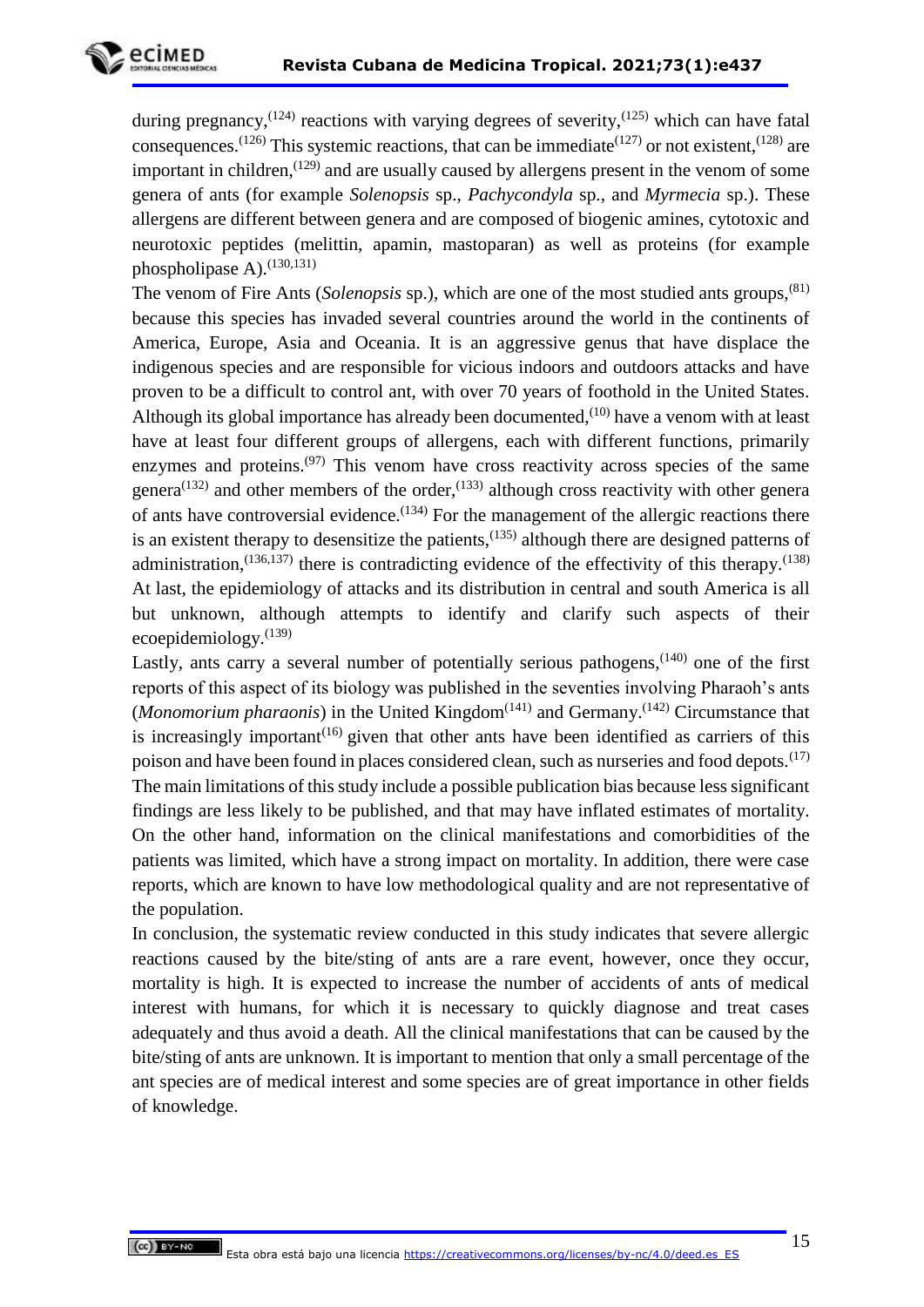

# **Bibliographic references**

1. Abdelrahman RZ, Mohamad HM, Morsy AT, Morsy TA. Allergic Reactions Caused By Venom Of Hymenopterous Stinging Insects And The Role Of Health Care Workers. Journal of the Egyptian Society of Parasitology. 2015;45(2):403-12.

2. Hölldobler B, Wilson EO. The ants. Cambridge, MA: Harvard University Press; 1990.

3. Potiwat R, Sitcharungsi R. Ant allergens and hypersensitivity reactions in response to ant stings. Asian Pacific Journal of Allergy and Immunology. 2015;33(4):267-75.

4. Alonso LE, Agosti D. Biodiversity studies, monitoring, and ants: an overview. Washington: Smithsonian Institution Pres; 2000.

5. Bragança MAL, Lima JD. Composição, abundância e índice de infestação de espécies de formigas em um hospital materno-infantil de Palmas, TO. Neotropical Entomology. 2010;39(1):124-30.

6. Lutinski JA, Lutinski CJ, Cortés Lopes B, Barros de Morais AB. Estrutura da comunidade de formigas (Hymenoptera: Formicidae) em quatro ambientes com diferentes níveis de perturbação antrópica. Ecol Austral. 2014;24(2):229-37.

7. Tracy JM. Insect allergy. The Mount Sinai journal of medicine, New York. 2011;78(5):773-83.

Haddad Junior V, Cardoso JLC, França FOdS, Wen FH. Acidentes por formigas: um problem. a dermatológico. An Bras Dermatol. 1996;71(6):527-30.

9. Costa AG, Chaves BA, Murta FLG, Sachett JAG, Sampaio VS, Silva VC, et al. Hymenoptera stings in Brazil: A neglected health threat in amazonas state. Rev Soc Bras Med Trop. 2018;51(1):80-4.

110. Ascunce MS, Yang CC, Oakey J, Calcaterra L, Wu WJ, Shih CJ, et al. Global invasion history of the fire ant Solenopsis invicta. Science (New York, NY). 2011;331(6020):1066- 8.

11. Al Gazlan S. RE: Black ant stings caused by Pachycondyla sennaarensis: A significant health hazard. Annals of Saudi Medicine. 2010;30(3):245-6.

12. Sampson HA, Munoz-Furlong A, Campbell RL, Adkinson NF, Jr., Bock SA, Branum A, et al. Second symposium on the definition and management of anaphylaxis: summary report--Second National Institute of Allergy and Infectious Disease/Food Allergy and Anaphylaxis Network symposium. The Journal of Allergy and Clinical Immunology. 2006;117(2):391-7.

13. Alsowaidi S, Hana AA, Zarouni KM, Zaabi AHA, Abdulle A. Anaphylactic patient characteristics, clinical features, and current practice in the emergency unit. Biomed Res. 2010;21(4):406-10.

14. Golden D. Stinging insect allergy. Am Fam Phys. 2003;67(12):2541-6.

15. Santos PFd, Fonseca AR, Sanches NM. Formigas (Hymenoptera: Formicidae) como vetores de bactérias em dois hospitais do município de Divinópolis, Estado de Minas Gerais. Rev Soc Bras Med Trop. 2009;42(5):565-9.

16. Pereira RdS, Ueno M. Formigas como veiculadoras de microrganismos em ambiente hospitalar. Rev Soc Bras Med Trop. 2008;41(5):492-5.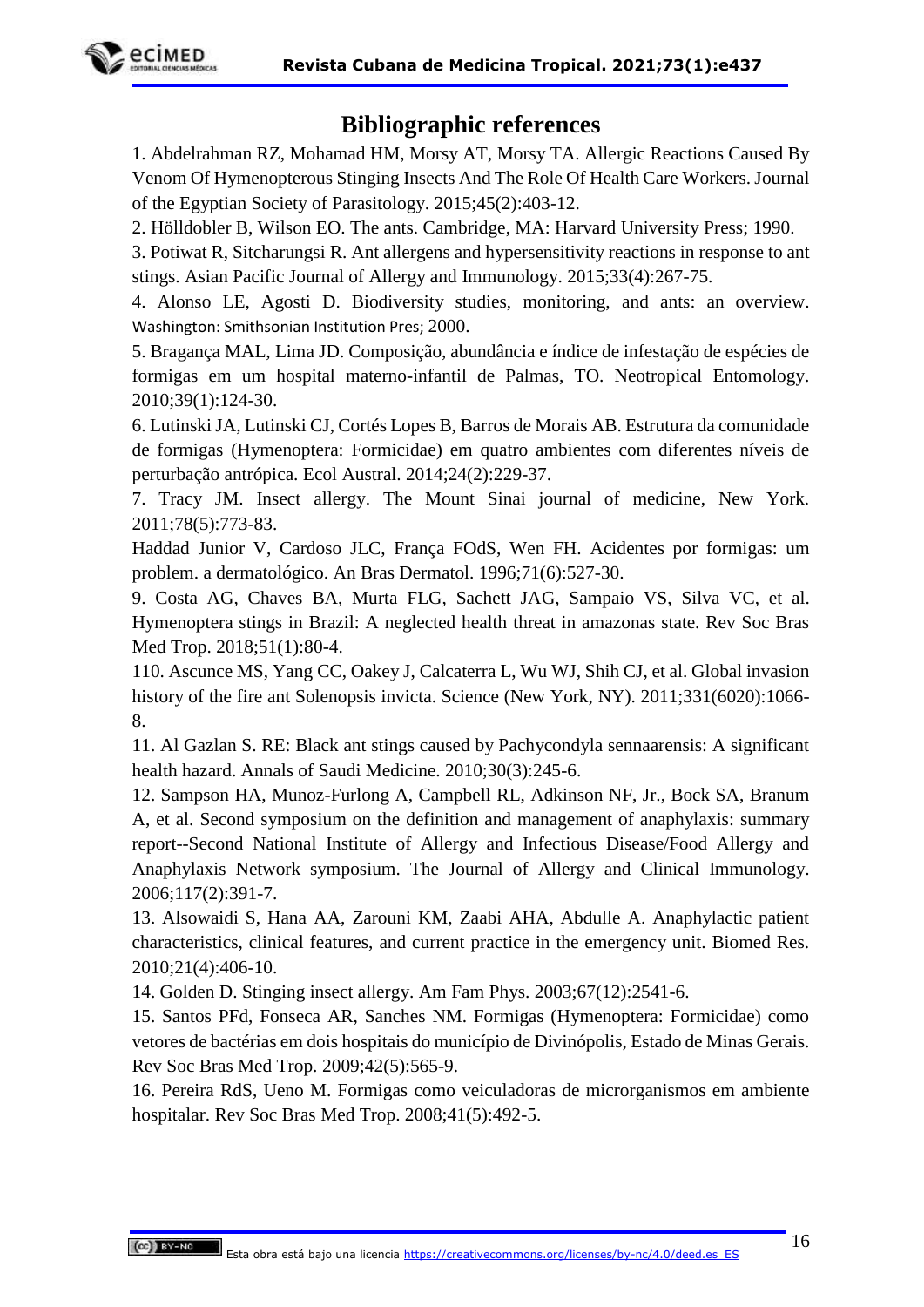

17. Moreira DDO, Morais Vd, Vieira-da-Motta O, Campos-Farinha AEdC, Tonhasca Jr A. Ants as carriers of antibiotic-resistant bacteria in hospitals. Neotropical Entomology. 2005;34(6):999-1006.

18. Heinen TE, da Veiga AB. Arthropod venoms and cancer. Toxicon. 2011;57(4):497-511. 19. Way MJ, Javier G, Heong KL. The role of ants, especially the fire ant, Solenopsis geminata (Hymenoptera: Formicidae), in the biological control of tropical upland rice pests. Bulletin of entomological research. 2002;92(5):431-7.

20. Trowell HC. Ants distinguish diabetes mellitus from diabetes insipidus. British Medical Journal (Clinical Research ed). 1982;285(6336):217.

21. Haddad FS. Suturing methods and materials with special emphasis on the jaws of giant ants (an old-new surgical instrument). The Lebanese Medical Journal. 2010;58(1):53-6.

22. Kallmeyer V, Hershman MJ, Campion KM. [Wound closure with giant ants. Remedies and therapeutic methods in American Indian medicine]. Fortschritte der Medizin. 1985;103(35):86-7.

23. Turillazzi S, Turillazzi F. Climate changes and Hymenoptera venom allergy: are there some connections? Current opinion in allergy and clinical immunology. 2017;17(5):344-9. 24. Luber G, Prudent N. Climate Change and Human Health. Trans Am Clin Climatol Assoc. 2009;120:113-7.

25. Allen O. Anthill and other injuries: a case for mobile allied health teams to remote Australia. The Australian Journal of Rural Health. 1996;4(1):33-42.

26. Chianura L, Pozzi F. Case report: A 40-year-old man with ulcerated skin lesions caused by bites of safari ants. The American Journal of Tropical Medicine and Hygiene. 2010;83(1):9.

27. AlAnazi M, AlAshahrani M, Alsalamah M. Black ant stings caused by Pachycondyla sennaarensis: A significant health hazard. Annals of Saudi Medicine. 2009;29(3):207-11.

28. Yun YY, Ko SH, Park JW, Hong CS. Anaphylaxis to venom of the Pachycondyla species ant. The Journal of Allergy and Clinical Immunology. 1999;104(4 Pt 1):879-82.

29. Chang HM, Chang GH. An Unexpected Foreign Body: A Hypopharyngeal Ant. Otolaryngology-Head and Neck Surgery : official Journal of American Academy of Otolaryngology-Head and Neck Surgery. 2015;153(4):683-4.

30. Havaldar PV, Patil SS, Phadnis C. Anaphylaxis due to Red fire ant bite. Ind Pediatr. 2012;49(3):237-8.

31. Chansakulporn S, Charoenying Y. Anaphylaxis to weaver ant eggs: a case report. Journal of the Medical Association of Thailand = Chotmaihet Thangphaet. 2012;95 Suppl 12:S146-9.

32. Ratnatilaka GA, Herath RR, Dias RK. Severe anaphylaxis following ant bites. The Ceylon Medical Journal. 2011;56(1):34-5.

33. Fukuzawa M, Arakura F, Yamazaki Y, Uhara H, Saida T. Urticaria and anaphylaxis due to sting by an ant (Brachyponera chinensis). Acta Derm Venereol. 2002;82(1):59.

34. Aghaei S, Sodaifi M. Circumscribed scalp hair loss following multiple hair-cutter ant invasion. Dermatology Online Journal. 2004;10(2):14.

35. Namazi MR, Jorizzo JL. Ant-induced alopecia: a case report and literature review. Arch Dermatol. 2008;144(11):1526-7.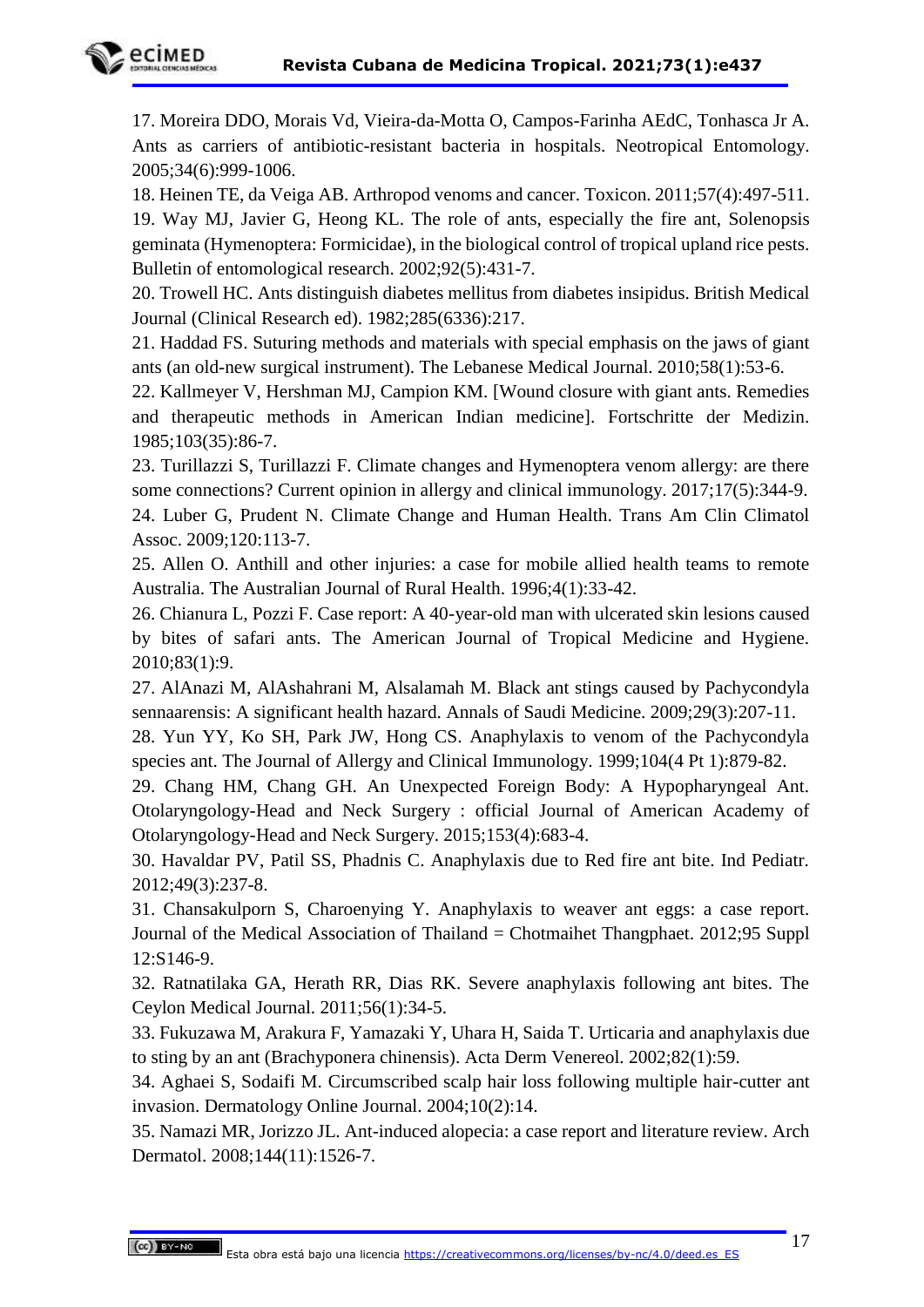

36. Mortazavi M, Mansouri P. Ant-induced alopecia: report of 2 cases and review of the literature. Dermatology Online Journal. 2004;10(1):19.

37. Shamsadini S. Localized scalp hair shedding caused by Pheidole ants and overwiew of similar case reports. Dermatology Online Journal. 2003;9(3):12.

38. Kim CW, Choi SY, Park JW, Hong CS. Respiratory allergy to the indoor ant (Monomorium pharaonis) not related to sting allergy. Annals of Allergy, Asthma & immunology : official Publication of the American College of Allergy, Asthma, & Immunology. 2005;94(2):301-6.

39. Al-Shahwan M, Al-Khenaizan S, Al-Khalifa M. Black (samsum) ant induced anaphylaxis in Saudi Arabia. Saudi Medical Journal. 2006;27(11):1761-3.

40. Lee YC, Wang JS, Shiang JC, Tsai MK, Deng KT, Chang MY, et al. Haemolytic uremic syndrome following fire ant bites. BMC nephrology. 2014;15:5.

41. Fernandez-Melendez S, Miranda A, Garcia-Gonzalez JJ, Barber D, Lombardero M. Anaphylaxis caused by imported red fire ant stings in Malaga, Spain. J Investig Allergol Clin Immunol. 2007;17(1):48-9.

42. Monti G, Cosentino V, Castagno E, Nebiolo F. Anaphylaxis caused by Crematogaster cutellaris sting in an Italian child. J Investig Allergol Clin Immunol. 2011;21(7):576-7.

43. Veraldi S, Lunardon L, Francia C, Persico MC, Barbareschi M. Alopecia caused by the "barber ant" Pheidole pallidula. Int J Dermatol. 2008;47(12):1329-30.

44. Amador M, Busse FK, Jr. Corneal injury caused by imported fire ants in a child with neurological compromise. J Pediatr Ophthalmol Strabismus. 1998;35(1):55-7.

45. deShazo RD, Williams DF. Multiple fire ant stings indoors. South Med J. 1995;88(7):712-5.

46. Reschly MJ, Ramos-Caro FA, Mathes BM. Multiple fire ant stings: report of 3 cases and review of the literature. Cutis. 2000;66(3):179-82.

47. Smith JD, Smith EB. Multiple fire ant stings. A complication of alcoholism. Arch Dermatol. 1971;103(4):438-41.

48. Lockey RF. Systemic reactions to stinging ants. The Journal of Allergy and Clinical Immunology. 1974;54(3):132-46.

49. Rhoades RB, Stafford CT, James FK, Jr. Survey of fatal anaphylactic reactions to imported fire ant stings. Report of the Fire Ant Subcommittee of the American Academy of Allergy and Immunology. The Journal of Allergy and Clinical Immunology. 1989;84(2):159-62.

50. Rhoades RB, Schafer WL, Schmid WH, Wubbena PF, Dozier RM, Townes AW, et al. Hypersensitivity to the imported fire ant: A report of 49 cases. The Journal of Allergy and Clinical Immunology. 1975;56(2):84-93.

51. Majeski JA, Durst GG, McKee KT. Acute systemic anaphylaxis associated with an ant sting. South Med J. 1974;67(3):365-6.

52. Klotz JH, Pinnas JL, Greenberg L, Quimayousie D, Schmidt JO, Klotz SA. What's eating you? Native and imported fire ants. Cutis. 2009;83(1):17-20.

53. Lee JK, Betschel SD. A case of the first documented fire ant anaphylaxis in Canada. Allergy, Asthma, and Clinical Immunology : official Journal of the Canadian Society of Allergy and Clinical Immunology. 2013;9(1):25.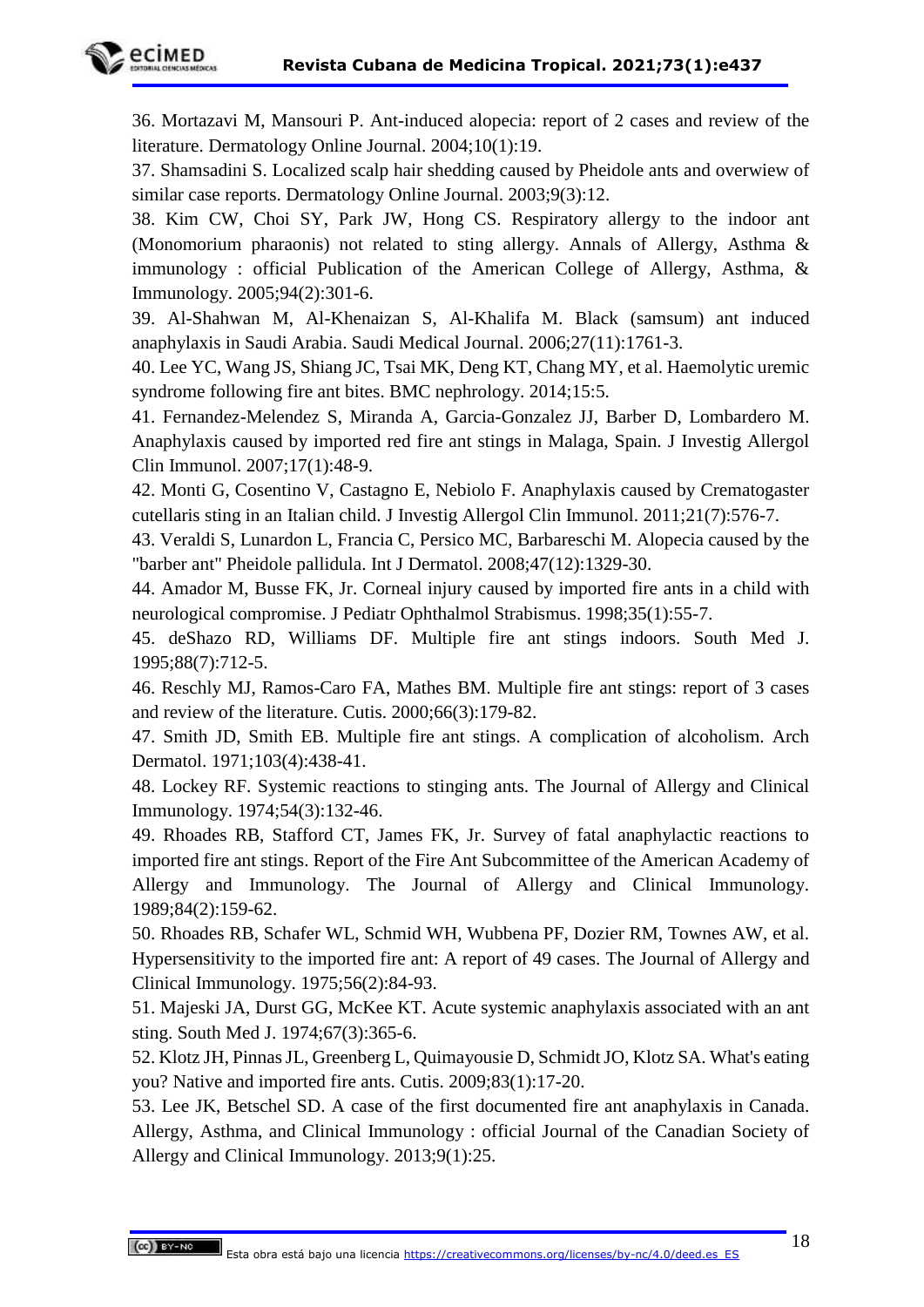

54. Cochran J, McSwain SD, Evans M, Webb S, Tecklenburg F. Anaphylaxis and delayed hymenoptera in a child with fire ant envenomation. Am J Emerg Med. 2013;31(3):632.e1- 3.

55. Asawa A, Simpson KH, Bonds RS. Ketotifen use in a patient with fire ant hypersensitivity and mast cell activation syndrome. Annals of Allergy, Asthma & Immunology : official publication of the American College of Allergy, Asthma, & Immunology. 2015;114(6):443-6.

56. More DR, Kohlmeier RE, Hoffman DR. Fatal anaphylaxis to indoor native fire ant stings in an infant. The American Journal of Forensic Medicine and Pathology. 2008;29(1):62-3.

57. Cohen PR. Imported fire ant stings: clinical manifestations and treatment. Pediatr Dermatol. 1992;9(1):44-8.

58. deShazo RD, Kemp SF, deShazo MD, Goddard J. Fire ant attacks on patients in nursing homes: an increasing problem. The American Journal of Medicine. 2004;116(12):843-6.

59. Rupp MR, deShazo RD. Indoor fire ant sting attacks: a risk for frail elders. Am Journal Med Sci. 2006;331(3):134-8.

60. deShazo RD, Williams DF, Moak ES. Fire ant attacks on residents in health care facilities: a report of two cases. An Int Med. 1999;131(6):424-9.

61. Klotz JH, Schmidt JO, Pinnas JL. Consequences of Harvester Ant Incursion into Urbanized Areas: A Case History of Sting Anaphylaxis. Sociobiology. 2005;45(3).

62. Hoffman DR. Reactions to less common species of fire ants. The Journal of Allergy and Clinical Immunology. 1997;100(5):679-83.

63. Haddad Junior V, Larsson CE. Anaphylaxis caused by stings from the Solenopsis invicta, lava-pes ant or red imported fire ant. An Bras Dermatol. 2015;90(3 Suppl 1):22-5.

64. Tórrez Salazar J, Tórrez Salazar JT, Taboada JE, Gutiérrez Méndez J, Avilés Armijo D, Tórrez Salazar J, et al. Insuficiencia Renal Aguda por picadura de hormigas del palo santo (Pseudomyrmex spp). Gac Méd Bol. 2007;30(1):50-3.

65. Rodríguez-Acosta A, Sánchez EE, Navarrete LF. Intensa reacción alérgica en paciente mordido por la hormiga negra (Odontomachus bauri). Revista Cubana de Medicina Tropical. 2010;62(1):117-24.

66. Rodriguez-Acosta A, Reyes-Lugo M. Severe human urticaria produced by ant (Odontomachus bauri, Emery 1892) (Hymenoptera: Formicidae) venom. Int J Dermatol. 2002;41(11):801-3.

67. Costa Manso E, Croce M, Pinto JR, Souza Santos K, Delazari Santos L, Baptista Dias N, et al. Anaphylaxis due to Pachycondyla goeldii ant: a case report. J Investig Allergol Clin Immunol. 2010;20(4):352-3.

68. Haddad Junior V, Cardoso JLC, Moraes RHP. Description of an injury in a human caused by a false tocandira (Dinoponera gigantea, Perty, 1833) with a revision on folkloric, pharmacological and clinical aspects of the giant ants of the genera Paraponera and Dinoponera (sub-family Ponerinae). Rev Inst Med Trop Sao Paulo. 2005;47:235-8.

69. Gilhotra Y, Brown SG. Anaphylaxis to bull dog ant and jumper ant stings around Perth, Western Australia. Emergency Medicine Australasia : EMA. 2006;18(1):15-22.

70. Mehr S, Brown S. A case of ant anaphylaxis. J Paediatr Child Health. 2012;48(3):E101- E4.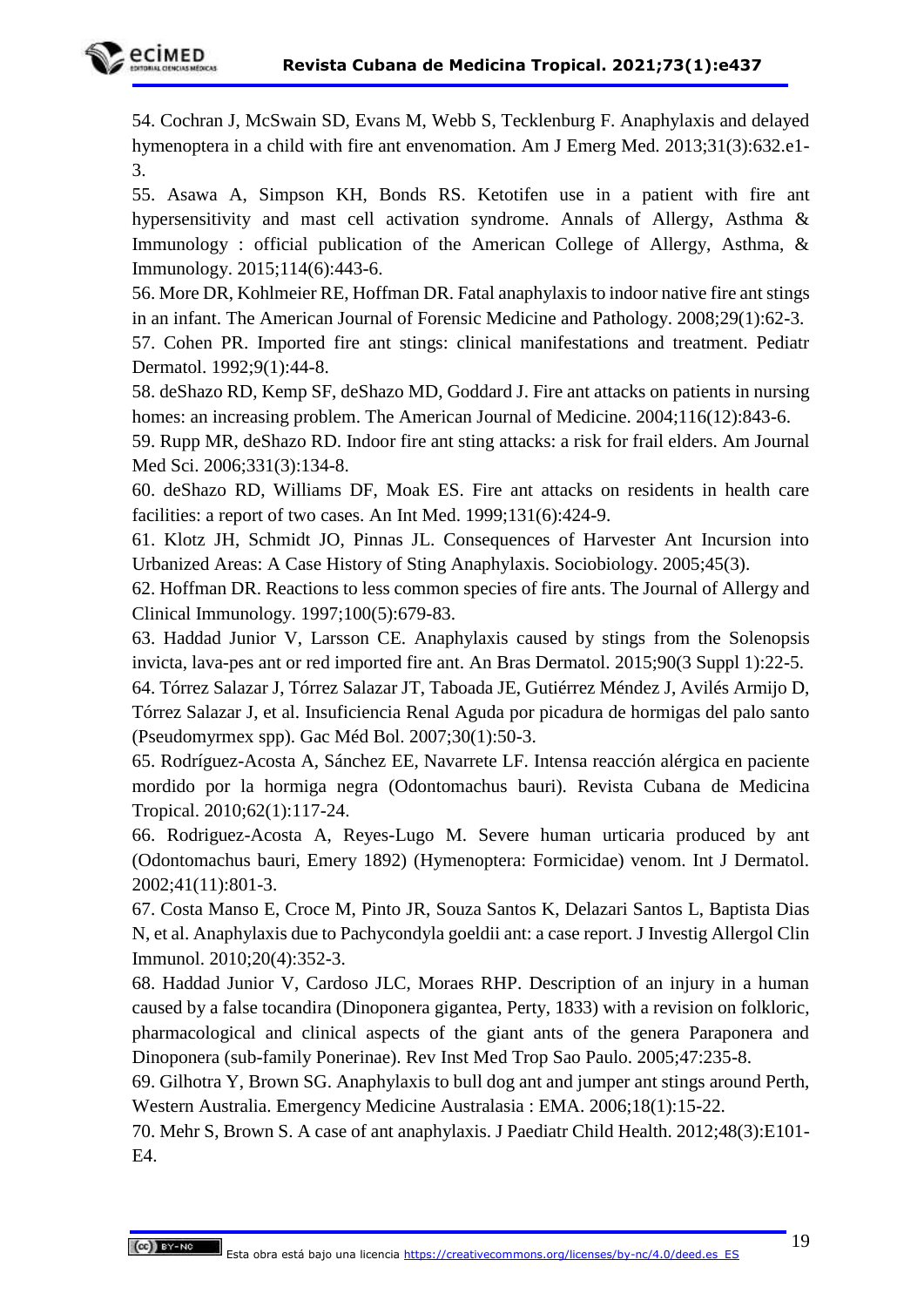

71. Solley GO, Vanderwoude C, Knight GK. Anaphylaxis due to Red Imported Fire Ant sting. Med J Aust. 2002;176(11):521-3.

72. Klotz JH, deShazo RD, Pinnas JL, Frishman AM, Schmidt JO, Suiter DR, et al. Adverse reactions to ants other than imported fire ants. Annals of Allergy, Asthma & Immunology : official publication of the American College of Allergy, Asthma, & Immunology. 2005;95(5):418-25.

73. Sanad EM, Helmy AZ, Morsy TA. Ant allergy in Benha District Qualyobia Governorate, Egypt. J Egypt Soc Parasitol. 2002;32(3):901-6.

74. Khalid M, El-Tawil M, Al-Musleh A, Alkilani H, Al-Khalout B. Black Ant Sting Allergy: A Clinical Problem in Qatar. Mid East J Emerg Med. 2000;1(2):14-5.

75. Rice NS, Jones BR, Ashton N. Punctate keratopathy of West Indians. Br J Ophthalmol. 1968;52(12):865-75.

76. Tucker G, Karpinski L, Fuseler J. Morphology and distribution of light-scattering granules in the corneas of South Florida cats. J Cell Biol. 1979;83:479A.

77. Galvis V, Tello A, Jaramillo LC, Paredes D, Camacho PA. Prevalence of Punctate Keratopathy of West Indians in a Colombian Referral Center and a New Name Proposed: Rice s Keratopathy. The Open Ophthalmology Journal. 2015;9:12-6.

78. Rosselli D, Wetterer JK. Stings of the Ant Wasmannia auropunctata (Hymenoptera: Formicidae) as Cause of Punctate Corneal Lesions in Humans and Other Animals. Journal of Medical Entomology. 2017;54(6):1783-5.

79. Amador M, Busse FK, Jr. Corneal injury caused by imported fire ants in a child with neurological compromise. J Pediatr Ophthalmol Strabismus. 1998;35(1):55-7.

80. Haddad Junior V, Cardoso JLC, Moraes RHP. Description of an injury in a human caused by a false tocandira (Dinoponera gigantea, perty, 1833) with a revision on folkloric, pharmacological and clinical aspects of the giant ants of the genera Paraponera and Dinoponera (sub-family Ponerinae). Rev Inst Med Trop Sao Paulo. 2005;47(4):235-8.

81. Villada G, Hafeez F, Ollague J, Nousari CH, Elgart GW. Imported fire ant envenomation: A clinicopathologic study of a recognizable form of arthropod assault reaction. Journal of Cutaneous Pathology. 2017;44(12):1012-7.

82. Steigelman DA, Freeman TM. Imported fire ant allergy: case presentation and review of incidence, prevalence, diagnosis, and current treatment. Annals of Allergy, Asthma & Immunology : official publication of the American College of Allergy, Asthma, & Immunology. 2013;111(4):242-5.

83. Prahlow JA, Barnard JJ. Fatal anaphylaxis due to fire ant stings. The American Journal of Forensic Medicine and Pathology. 1998;19(2):137-42.

84. Lofgren CS, Banks WA, Glancey BM. Biology and control of imported fire ants. An Rev Entomol. 1975;20:1-30.

85. Yeager W. Frequency of fire ant stinging in Lowndes County, Georgia. Journal of the Medical Association of Georgia. 1978;67(2):101-2.

86. Miller SD, Keeling JH. Ant sting sporotrichosis. Cutis. 2002;69(6):439-42.

87. Erickson TB, Cheema N. Arthropod Envenomation in North America. Emerg Med Clin North Am. 2017;35(2):355-75.

88. Lee JK, Betschel SD. A case of the first documented fire ant anaphylaxis in Canada. Allergy, Asthma & Clinical Immunology. 2013;9(1):25.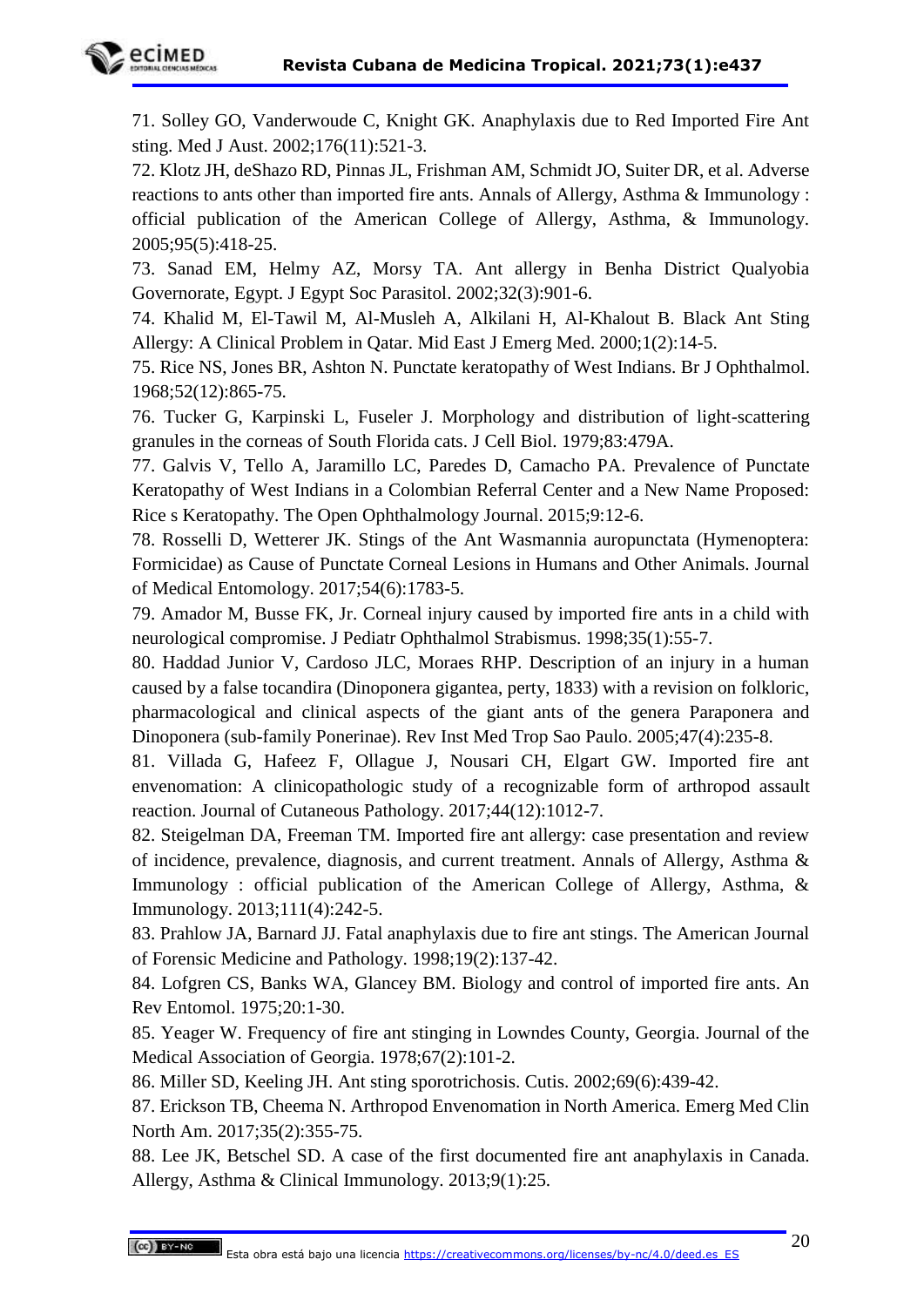

89. Bahna SL, Strimas JH, Reed MA, Butcher BT. Imported fire ant allergy in young children: skin reactivity and serum IgE antibodies to venom and whole body extract. The Journal of Allergy and Clinical Immunology. 1988;82(3 Pt 1):419-24.

90. Shek LP, Ngiam NS, Lee BW. Ant allergy in Asia and Australia. Current Opinion in Allergy and Clinical Immunology. 2004;4(4):325-8.

91. Chang HM, Chang GH. An Unexpected Foreign Body: A Hypopharyngeal Ant. Otolaryngoly Head Neck Surgery. 2015;153(4):683-4.

92. Chansakulporn S, Charoenying Y. Anaphylaxis to weaver ant eggs: a case report. Journal of the Medical Association of Thailand. 2012;95 Suppl 12:S146-S9.

93. Fukuzawa M, Arakura F, Yamazaki Y, Uhara H, Saida T. Urticaria and anaphylaxis due to sting by an ant (Brachyponera chinensis). Acta Dermato Venereologica. 2002;82(1):59.

94. Alshami A, Adeli M, Alyafei K, Nisar S. Anaphylaxis presenting to the pediatric emergency centers in Qatar. The Journal of Allergy and Clinical Immunology. 2018;141(2):AB156.

95. Kim CW, Choi SY, Park JW, Hong CS. Respiratory allergy to the indoor ant (Monomorium pharaonis) not related to sting allergy. Annals of Allergy, Asthma & Immunology. 2005;94(2):301-6.

96. Valentine MD. Anaphylaxis and stinging insect hypersensitivity. Jama. 1992;268(20):2830-3.

97. Tankersley MS, Ledford DK. Stinging insect allergy: state of the art 2015. J Allergy Clin Immunol Pract. 2015;3(3):315-22; quiz 23.

98. McGain F, Winkel KD. Ant sting mortality in Australia. Toxicon. 2002;40(8):1095-100. 99. Brown SG, van Eeden P, Wiese MD, Mullins RJ, Solley GO, Puy R, et al. Causes of ant sting anaphylaxis in Australia: the Australian Ant Venom Allergy Study. Med J Aust. 2011;195(2):69-73.

100. Knight D, Bangs MJ. Cutaneous allergic vasculitis due to Solenopsis geminata (Hymenoptera: Formicidae) envenomation in Indonesia. The Southeast Asian Journal of Tropical Medicine and Public Health. 2007;38(5):808-13.

101. Stingeni L, Bianchi L, Hansel K, Neve D, Foti C, Corazza M, et al. Dermatitis caused by arthropods in domestic environment: an Italian multicentre study. Journal of the European Academy of Dermatology and Venereology : JEADV. 2017;31(9):1526-33.

102. Fernandez-Melendez S, Miranda A, Garcia-Gonzalez J, Barber D, Lombardero M. Anaphylaxis caused by imported red fire ant stings in Málaga, Spain. J Investig Allergol Clin Immunol. 2007.

103. Seebach JD, Bucher C, Anliker M, Schmid-Grendelmeier P, Wuthrich B. [Ant venoms: a rare cause of allergic reactions in Switzerland]. Schweizerische medizinische Wochenschrift. 2000;130(47):1805-13.

104. Silva LT, Pichara NL, Pereira MA, Fiorini JE. Formigas como veículo de patógenos no Hospital Universitário Alzira Velano, em Alfenas — MG. Rev Med Minas Gerais. 2005;15(1):13-6.

105. Gray KJ, Porter C, Hawkey PM, Compton SG, Edwards JP. Roger's ants: a new pest in hospitals. BMJ (Clinical Research ed). 1995;311(6997):129.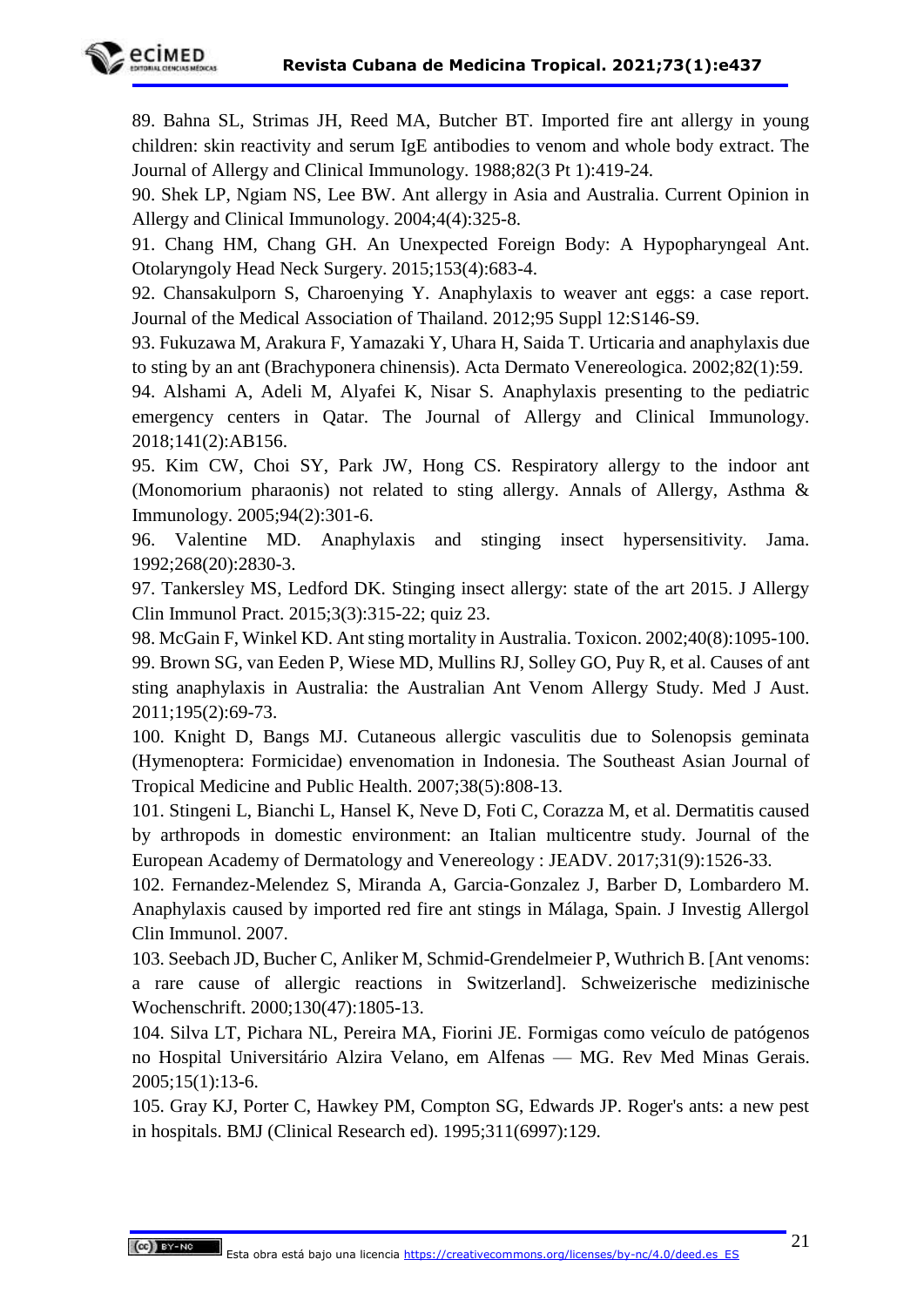

106. Lutinski JA, Ahlert CC, De Freitas BR, Trautmann MM, Tancredo SP, Mello Garcia FR. Ants (Hymenoptera: Formicidae) in hospitals of southern Brazil. Rev Colomb Entomol. 2015;41(2):235-40.

107. Maximo HJ, Felizatti HL, Ceccato M, Cintra-Socolowski P, Beretta AL. Ants as vectors of pathogenic microorganisms in a hospital in Sao Paulo county, Brazil. BMC Research Notes. 2014;7:554.

108 Rodovalho CM, Santos AL, Marcolino MT, Bonetti AM, Brandeburgo MA. Urban ants and transportation of nosocomial bacteria. Neotropical Entomology. 2007;36(3):454-8.

109. Early M, Goff ML. Arthropod succession patterns in exposed carrion on the island of O'ahu, Hawaiian Islands, USA. Journal of Medical Entomology. 1986;23(5):520-31.

110. Ramos-Pastrana Y, Virgüez-DÍAz Y, Wolff M. Insects of forensic importance associated to cadaveric decomposition in a rural area of the Andean Amazon, Caquetá, Colombia. Acta Amaz. 2018;48(2):126-36.

111. Bonacci T, Vercillo V. Outdoor post-mortem bite injuries by Tapinoma nigerrimum (Hymenoptera, Formicidae) on a human corpse: Case report. Journal of Forensic and Legal Medicine. 2015;33:5-8.

112. Heath KJ, Byard RW. Ant activity as a source of postmortem bleeding. Forensic Science, Medicine, and Pathology. 2014;10(3):472-4.

113. Campobasso CP, Marchetti D, Introna F, Colonna MF. Postmortem artifacts made by ants and the effect of ant activity on decompositional rates. The American Journal of Forensic Medicine and Pathology. 2009;30(1):84-7.

114. Lindgren NK, Bucheli SR, Archambeault AD, Bytheway JA. Exclusion of forensically important flies due to burying behavior by the red imported fire ant (Solenopsis invicta) in southeast Texas. Forensic Science International. 2011;204(1-3):e1-3.

115. Ekanem MS, Dike MC. Arthropod succession on pig carcasses in southeastern Nigeria. Papéis Avulsos de Zoologia (São Paulo). 2010;50(35):561-70.

116. Benecke M, Seifert B. Forensic entomology exemplified by a homicide. A combined stain and postmortem time analysis. Archiv fur Kriminologie. 1999;204(1-2):52-60.

117. Rocha WdO, Dorval A, Peres Filho O, Vaez CdA, Ribeiro ES. Formigas (Hymenoptera: Formicidae) Bioindicadoras de Degradação Ambiental em Poxoréu, Mato Grosso, Brasil. Floresta Ambient. 2015;22(1):88-98.

118. Pérez O, Rodríguez J, Bisset J, Leyva M, Díaz M, Fuentes O, et al. Manual de indicaciones técnicas para insectarios. La Habana: Editorial Ciencias Médicas; 2004.

119. Ortiz EB, Prada, JR, Villamil Jimenéz LC. Las garrapatas del ganado bovino y los agentes de enfermedad que transmiten en escenarios epidemiológicos de cambio climático. IICA; 2016 [acceso: 07/06/2018]. Disponible en: http://repiica.iica.int/docs/B4212e/B4212e.pdf

120. Jakob T, Müller U, Helbling A, Spillner E. Component resolved diagnostics for hymenoptera venom allergy. Current Opinion in Alergy and Clinical Immunology. 2017;17(5):363-72.

121. Stahlhut JK, Fernández-Triana J, Adamowicz SJ, Buck M, Goulet H, Hebert PDN, et al. DNA barcoding reveals diversity of Hymenoptera and the dominance of parasitoids in a sub-arctic environment. BMC Ecol. 2013;13:2.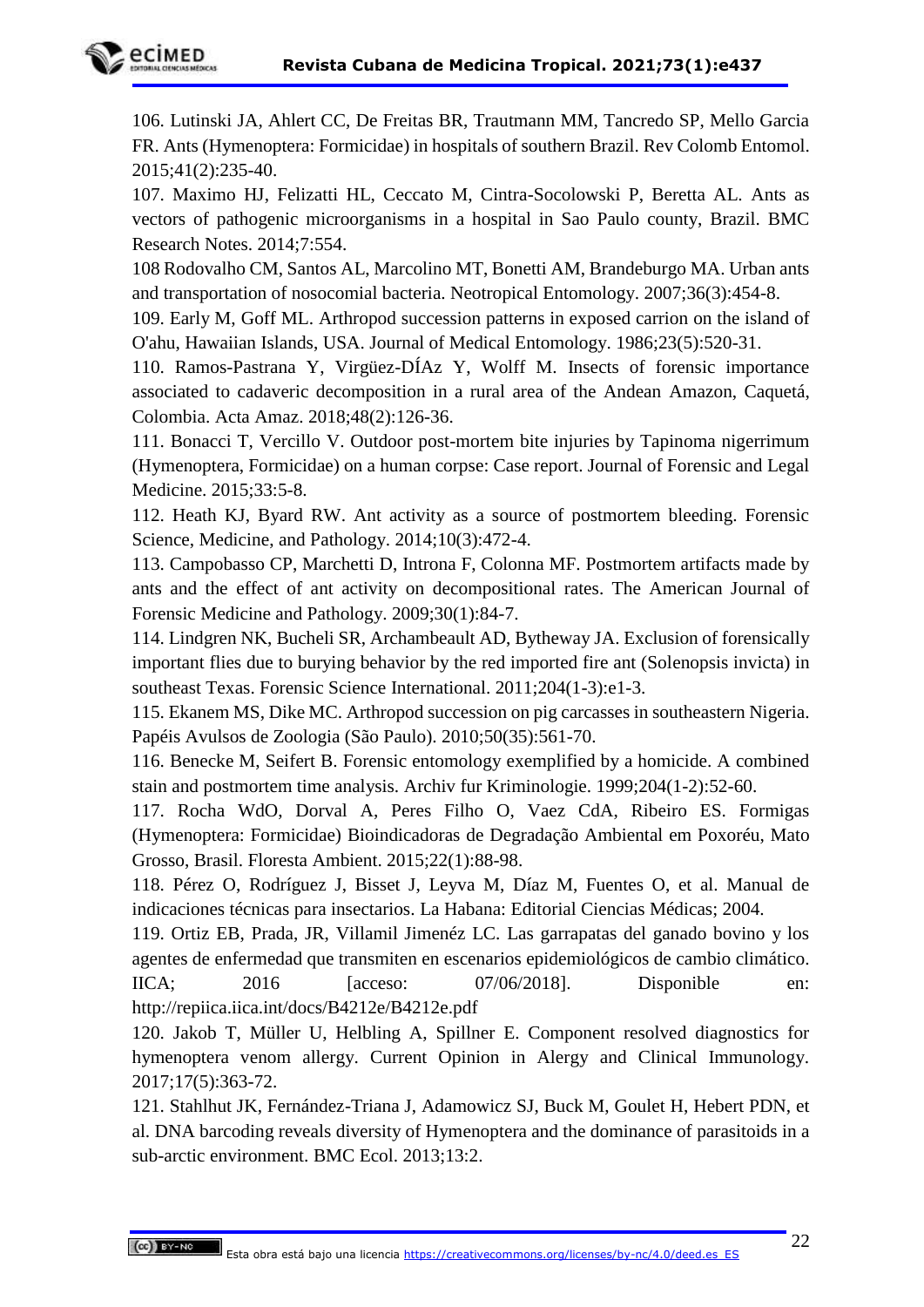



122. GABI. antmaps.org 2018 [acceso: 07/06/2018]. Disponible en: http:/[/www.antmaps.org](http://www.antmaps.org/)

123. Elhence GP, Singh MM, Hazra DK, Gopal K. Antemortem ants bite and coma. A case report. Indian Journal of Medical Sciences. 1970;24(11):745-7.

124. Rizk DE, Mensah-Brown E, Lukic M. Placental abruption and intrauterine death following an ant sting. International Journal of Gynaecology and Obstetrics: the official organ of the International Federation of Gynaecology and Obstetrics. 1998;63(1):71-2.

125. Owens VJ, Malloy C, Schuman S, Caldwell S, Bellamy D. Underrecognition of morbidity from stings of the red imported fire ant in the southeastern United States. Public Health Nursing (Boston, Mass). 1990;7(2):88-95.

126. Bloom FL, DelMastro PR. Imported fire ant death. A documented case report. The Journal of the Florida Medical Association. 1984;71(2):87-90.

127. Bircher AJ. Systemic immediate allergic reactions to arthropod stings and bites. Dermatology. 2005;210(2):119-27.

128. Diaz JD, Lockey RF, Stablein JJ, Mines HK. Multiple stings by imported fire ants (Solenopsis invicta), without systemic effects. South Med J. 1989;82(6):775-7.

129. Levine M. Pediatric envenomations: don't get bitten by an unclear plan of care. Pediatric Emergency Medicine Practice. 2014;11(8):1-12.

130. Muller UR. Hymenoptera venom proteins and peptides for diagnosis and treatment of venom allergic patients. Inflammation & Allergy Drug Targets. 2011;10(5):420-8.

131. Alsharani M, Alanazi M, Alsalamah M. Black ant stings caused by Pachycondyla sennaarensis: a significant health hazard. Annals of Saudi Medicine. 2009;29(3):207-11.

132. Hoffman DR. Ant venoms. Current Opinion in Allergy and Clinical Immunology. 2010;10(4):342-6.

133. Hoffman DR, Dove DE, Moffitt JE, Stafford CT. Allergens in Hymenoptera venom. XXI. Cross-reactivity and multiple reactivity between fire ant venom and bee and wasp venoms. The Journal of Allergy and Clinical Immunology. 1988;82(5 Pt 1):828-34.

134. Hoffman DR. Hymenoptera venom allergens. Clinical Reviews in Allergy & Immunology. 2006;30(2):109-28.

135. Tille KS, Parker AL. Imported fire ant rush desensitization using omalizumab and a premedication regimen. Annals of Allergy, Asthma & Immunology : official publication of the American College of Allergy, Asthma, & Immunology. 2014;113(5):574-6.

136. Haymore BR, McCoy RL, Nelson MR. Imported fire ant immunotherapy prescribing patterns in a large health care system during a 17-year period. Annals of Allergy, Asthma & Immunology : official publication of the American College of Allergy, Asthma, & Immunology. 2009;102(5):422-5.

137. Dietrich JJ, Moore LM, Nguyen S, Hagan LL, Tankersley MS. Imported fire ant hypersensitivity: a 1-day rush immunotherapy schedule without premedication. Annals of Allergy, Asthma & Immunology : official publication of the American College of Allergy, Asthma, & Immunology. 2009;103(6):535-6.

138. Forester JP, Johnson TL, Arora R, Quinn JM. Systemic reaction rates to field stings among imported fire ant-sensitive patients receiving  $>3$  years of immunotherapy versus  $<3$ years of immunotherapy. Allergy and Asthma Proceedings. 2007;28(4):485-8.